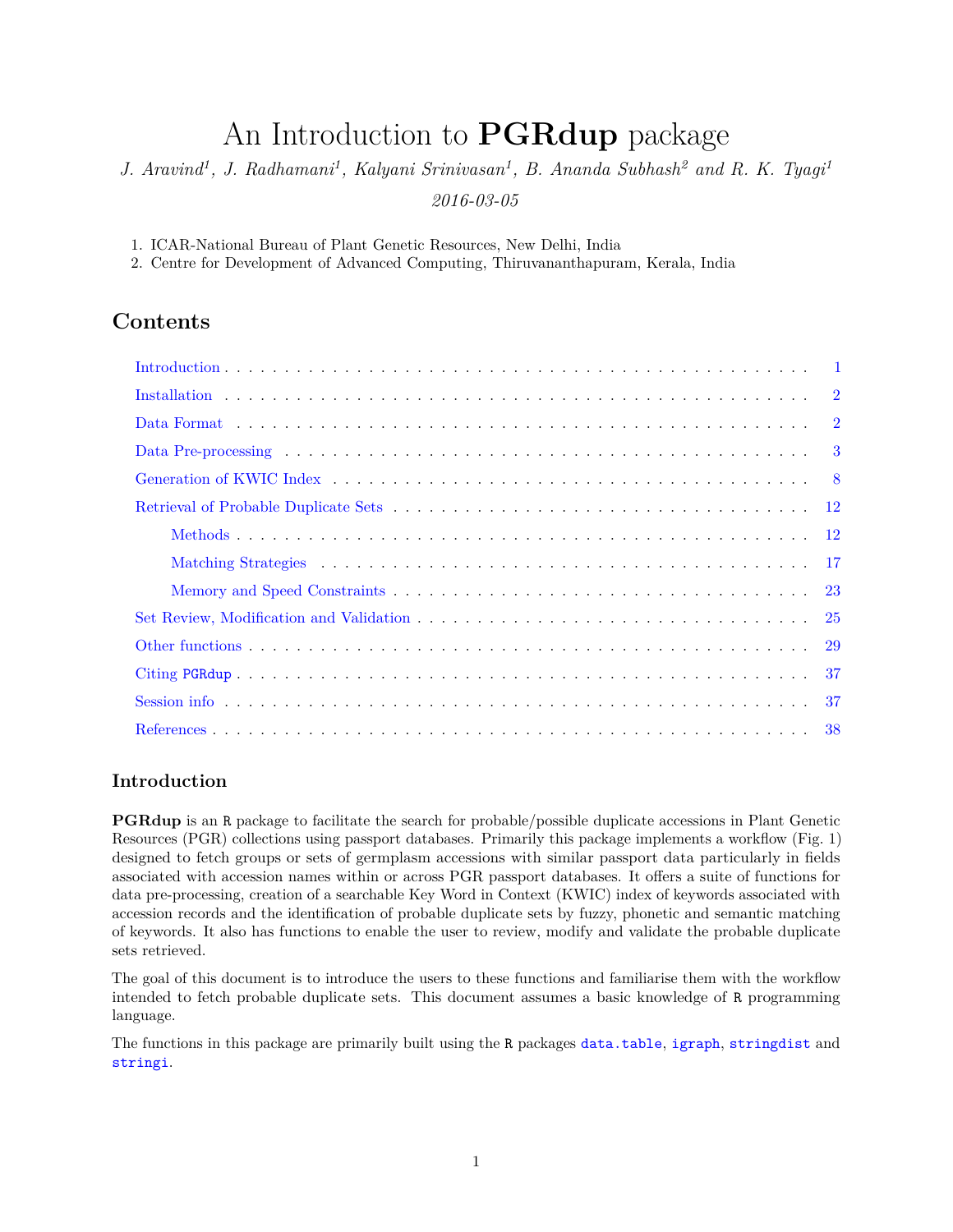

**PGRdup** *Discover Probable Duplicates in*<br>*Plant Genetic Resources Collections* 



**Fig. 1.** PGRdup workflow and associated functions

### <span id="page-1-0"></span>**Installation**

The package can be installed using the following function:

```
install.packages('PGRdup', dependencies=TRUE)
```
Uninstalled dependencies (packages which PGRdup depends on *viz*- [data.table](http://cran.r-project.org/web/packages/data.table/index.html), [igraph](http://cran.r-project.org/web/packages/igraph/index.html), [stringdist](http://cran.r-project.org/web/packages/stringdist/index.html) and [stringi](http://cran.r-project.org/web/packages/stringi/index.html)) are also installed because of the argument dependencies=TRUE.

Then the package can be loaded using the function

**library**(PGRdup)

#### <span id="page-1-1"></span>**Data Format**

The package is essentially designed to operate on PGR passport data present in a [data frame object,](http://google.com/#q={[}R{]}+data.frame) with each row holding one record and columns representing the attribute fields. For example, consider the dataset GN1000 supplied along with the package.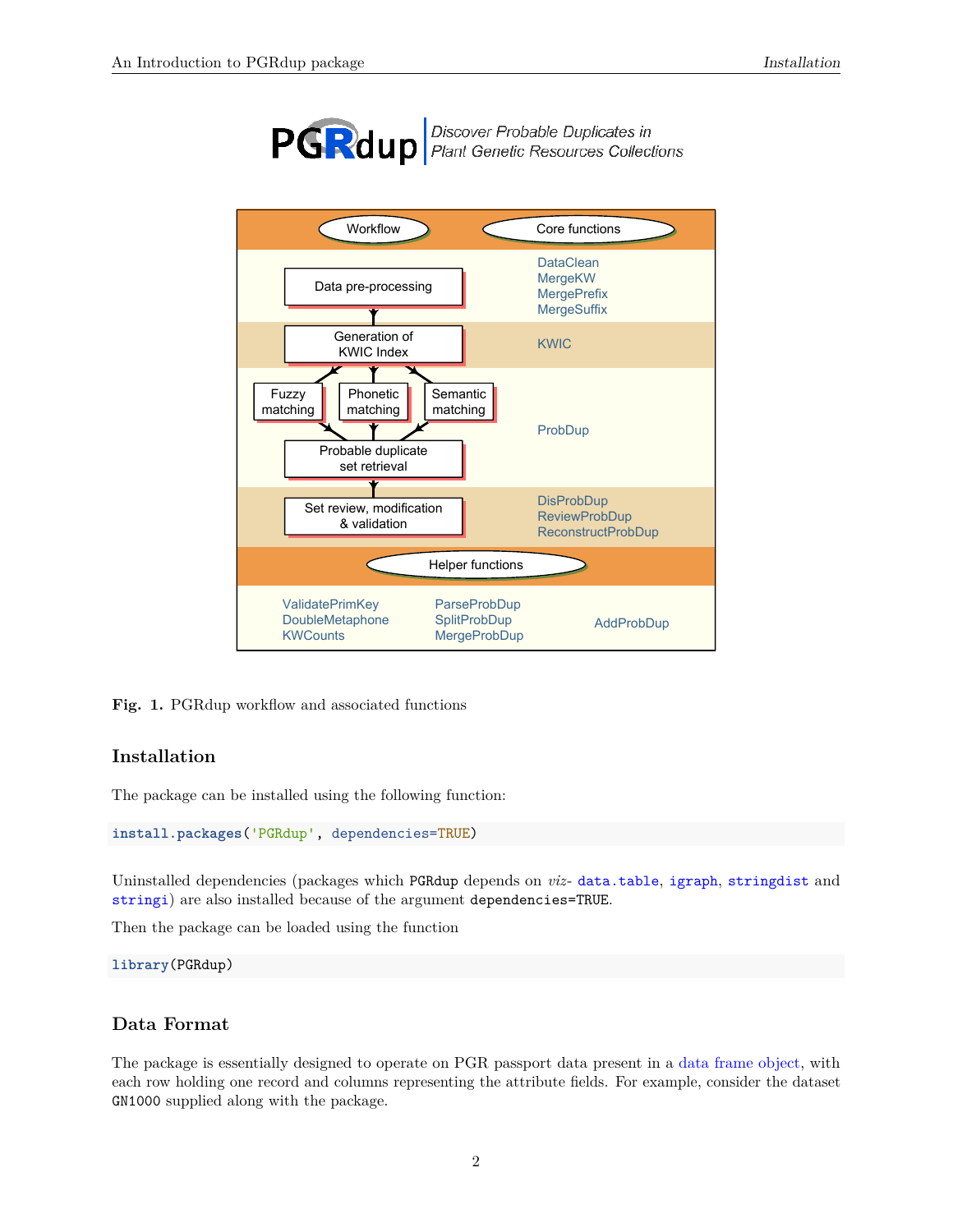**library**(PGRdup) *# Load the dataset to the environment* **data**(GN1000) *# Show the class of the object* **class**(GN1000)

## [1] "data.frame"

*# View the first few records in the data frame* **head**(GN1000)

| ##     | CommonName                      |              | BotanicalName NationalID          |          |  | CollNo                         | DonorID  |
|--------|---------------------------------|--------------|-----------------------------------|----------|--|--------------------------------|----------|
| ## 1   | Groundnut Arachis hypogaea      |              |                                   |          |  | EC100277 Shulamith/ NRCG-14555 | ICG-4709 |
|        | ## 2 Groundnut Arachis hypogaea |              |                                   | EC100280 |  | NC                             | ICG5288  |
|        | ## 3 Groundnut Arachis hypogaea |              |                                   | EC100281 |  | MALIMBA                        | ICG5289  |
|        | ## 4 Groundnut Arachis hypogaea |              |                                   | EC100713 |  | EC 100713;                     | ICG5296  |
|        | ## 5 Groundnut Arachis hypogaea |              |                                   | EC100715 |  | EC 100715                      | ICG5298  |
|        | ## 6 Groundnut Arachis hypogaea |              |                                   | EC100716 |  |                                | ICG-3150 |
| ##     | OtherID1 OtherID2 BioStatus     |              |                                   |          |  | SourceCountry TransferYear     |          |
| ## 1   |                                 |              | $U4-47-12$ Landrace               |          |  | Israel                         | 2014     |
| ## 2   | NCS                             | NC 5         | Landrace United States of America |          |  |                                | 2004     |
| ##3    |                                 | EC 100281    | Landrace                          |          |  | Malawi                         | 2004     |
| ## $4$ |                                 | <b>STARR</b> | Landrace United States of America |          |  |                                | 2004     |
| ## 5   |                                 | COMET        | Landrace United States of America |          |  |                                | 2004     |
| ## 6   |                                 | ARGENTINE    | Landrace United States of America |          |  |                                | 2014     |

If the passport data exists as an excel sheet, it can be first converted to a csv or tab delimited format and then easily loaded to the R environment using the functions read.csv and read.table respectively. Alternatively, the package [readxl](http://cran.r-project.org/web/packages/readxl/index.html) can be used to directly read the data from excel. In case of large csv files, the function fread in the [data.table](http://cran.r-project.org/web/packages/data.table/index.html) package can be used to rapidly load the data.

If the PGR passport data is in a DBMS, the required table can be imported as a data frame into R. using the appropriate R[-database interface package.](http://www.burns-stat.com/r-database-interfaces/) For example [dbConnect](http://cran.r-project.org/web/packages/dbConnect/index.html) for MySQL, [ROracle](http://cran.r-project.org/web/packages/ROracle/index.html) for Oracle etc.

The PGR data downloaded from [genesys](https://www.genesys-pgr.org/welcome) database as a [Darwin Core - Germplasm](https://github.com/dagendresen/darwincore-germplasm) zip archive can be imported into the R environment as a flat file data.frame using the read.genesys function.

```
# Import the DwC-Germplasm zip archive "genesys-accessions-filtered.zip"
PGRgenesys <- read.genesys("genesys-accessions-filtered.zip",
                           scrub.names.space = TRUE, readme = TRUE)
```
#### <span id="page-2-0"></span>**Data Pre-processing**

Data pre-processing is a critical step which can affect the quality of the probable duplicate sets being retrieved. It involves data standardization as well as data cleaning which can be achieved using the functions DataClean, MergeKW, MergePrefix and MergeSuffix.

DataClean function can be used to clean the character strings in passport data fields(columns) specified as the input [character vector](http://google.com/#q={[}R{]}+character+vector) x according to the conditions specified in the arguments.

Commas, semicolons and colons which are sometimes used to separate multiple strings or names within the same field can be replaced with a single space using the logical arguments  $fixcommand$ .  $fix$ .semcol and fix.col respectively.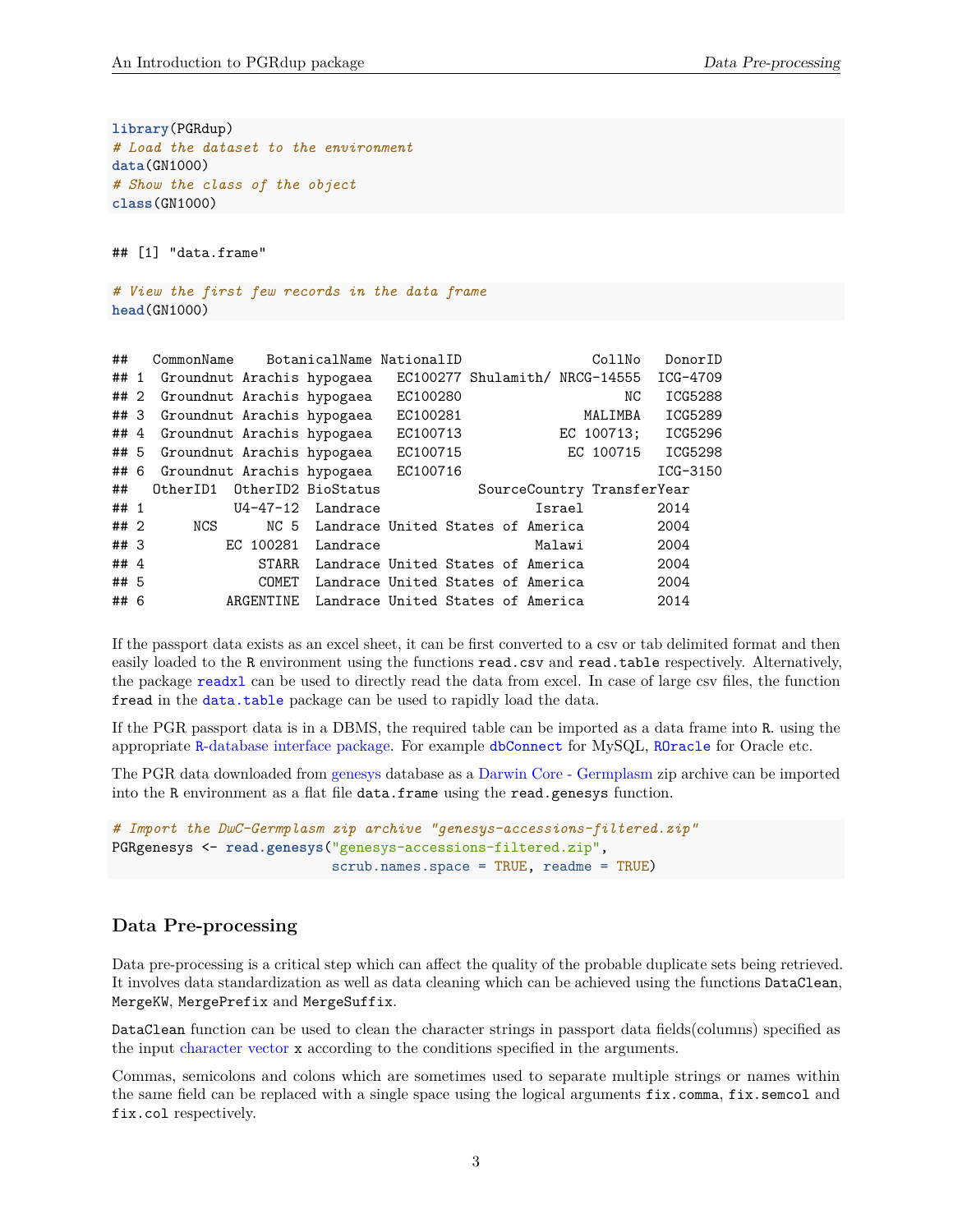x <- **c**("A 14; EC 1697", "U 4-4-28; EC 21078; A 32", "PI 262801:CIAT 9075:GKP 9553/90", "NCAC 16049, PI 261987, RCM 493-3") x ## [1] "A 14; EC 1697" "U 4-4-28; EC 21078; A 32" ## [3] "PI 262801:CIAT 9075:GKP 9553/90" "NCAC 16049, PI 261987, RCM 493-3" *# Replace ',', ':' and ';' with space* **DataClean**(x, fix.comma=TRUE, fix.semcol=TRUE, fix.col=TRUE, fix.bracket=FALSE, fix.punct=FALSE, fix.space=FALSE, fix.sep=FALSE, fix.leadzero=FALSE)

## [1] "A 14 EC 1697" "U 4-4-28 EC 21078 A 32" ## [3] "PI 262801 CIAT 9075 GKP 9553/90" "NCAC 16049 PI 261987 RCM 493-3"

Similarly the logical argument fix.bracket can be used to replace all brackets including parenthesis, square brackets and curly brackets with space.

```
x <- c("(NRCG-1738)/(NFG649)", "26-5-1[NRCG-2528]", "Ah 1182 {NRCG-4340}")
x
```
## [1] "(NRCG-1738)/(NFG649)" "26-5-1[NRCG-2528]" "Ah 1182 {NRCG-4340}"

```
# Replace parenthesis, square brackets and curly brackets with space
DataClean(x, fix.comma=FALSE, fix.semcol=FALSE, fix.col=FALSE,
          fix.bracket=TRUE,
          fix.punct=FALSE, fix.space=FALSE, fix.sep=FALSE, fix.leadzero=FALSE)
```
## [1] "NRCG-1738 / NFG649" "26-5-1 NRCG-2528" "AH 1182 NRCG-4340"

The logical argument  $fix$ , punct can be used to remove all punctuation from the data.

```
x <- c("#26-6-3-1", "Culture No. 857", "U/4/47/13")
x
```
## [1] "#26-6-3-1" "Culture No. 857" "U/4/47/13"

```
# Remove punctuation
DataClean(x, fix.comma=FALSE, fix.semcol=FALSE, fix.col=FALSE, fix.bracket=FALSE,
          fix.punct=TRUE,
          fix.space=FALSE, fix.sep=FALSE, fix.leadzero=FALSE)
```
## [1] "26631" "CULTURE NO 857" "U44713"

fix.space can be used to convert all space characters such as tab, newline, vertical tab, form feed and carriage return to spaces and finally convert multiple spaces to single space.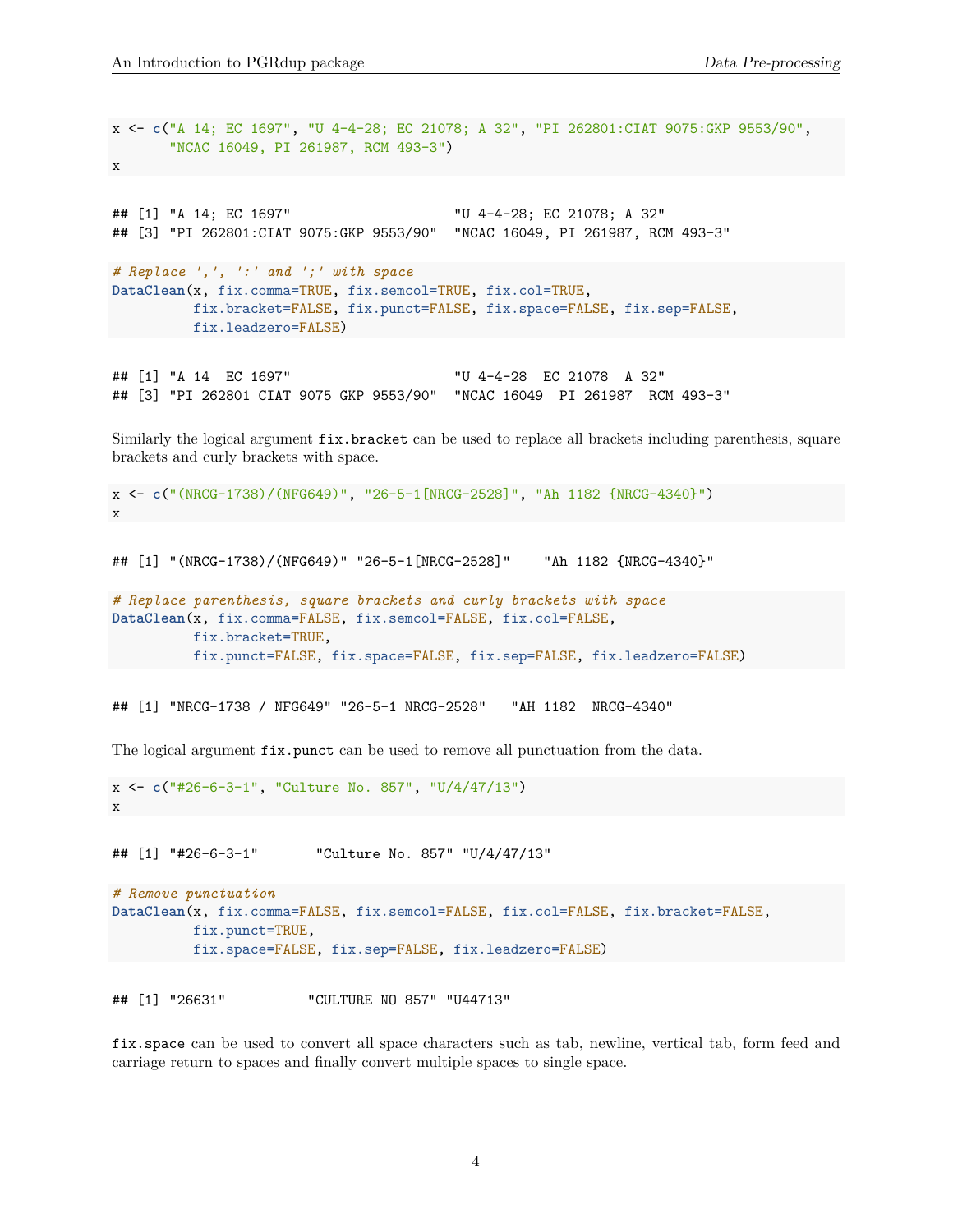```
x <- c("RS 1", "GKSPScGb 208 PI 475855")
x
## [1] "RS 1" "GKSPScGb 208 PI 475855"
# Replace all space characters to space and convert multiple spaces to single space
DataClean(x, fix.comma=FALSE, fix.semcol=FALSE, fix.col=FALSE,
         fix.bracket=FALSE, fix.punct=FALSE,
         fix.space=TRUE,
         fix.sep=FALSE, fix.leadzero=FALSE)
```
## [1] "RS 1" "GKSPSCGB 208 PI 475855"

fix.sep can be used to merge together accession identifiers composed of alphabetic characters separated from as series of digits by a space character.

```
x <- c("NCAC 18078", "AH 6481", "ICG 2791")
x
## [1] "NCAC 18078" "AH 6481" "ICG 2791"
# Merge alphabetic character separated from a series of digits by a space
DataClean(x, fix.comma=FALSE, fix.semcol=FALSE, fix.col=FALSE,
          fix.bracket=FALSE, fix.punct=FALSE, fix.space=FALSE,
         fix.sep=TRUE,
         fix.leadzero=FALSE)
```

```
## [1] "NCAC18078" "AH6481" "ICG2791"
```
fix.leadzero can be used to remove leading zeros from accession name fields to facilitate matching to identify probable duplicates.

```
x <- c("EC 0016664", "EC0001690")
x
```
## [1] "EC 0016664" "EC0001690"

```
# Remove leading zeros
DataClean(x, fix.comma=FALSE, fix.semcol=FALSE, fix.col=FALSE,
          fix.bracket=FALSE, fix.punct=FALSE, fix.space=FALSE, fix.sep=FALSE,
          fix.leadzero=TRUE)
```

```
## [1] "EC 16664" "EC1690"
```
This function can hence be made use of in tidying up multiple forms of messy data existing in fields associated with accession names in PGR passport databases (Table 1).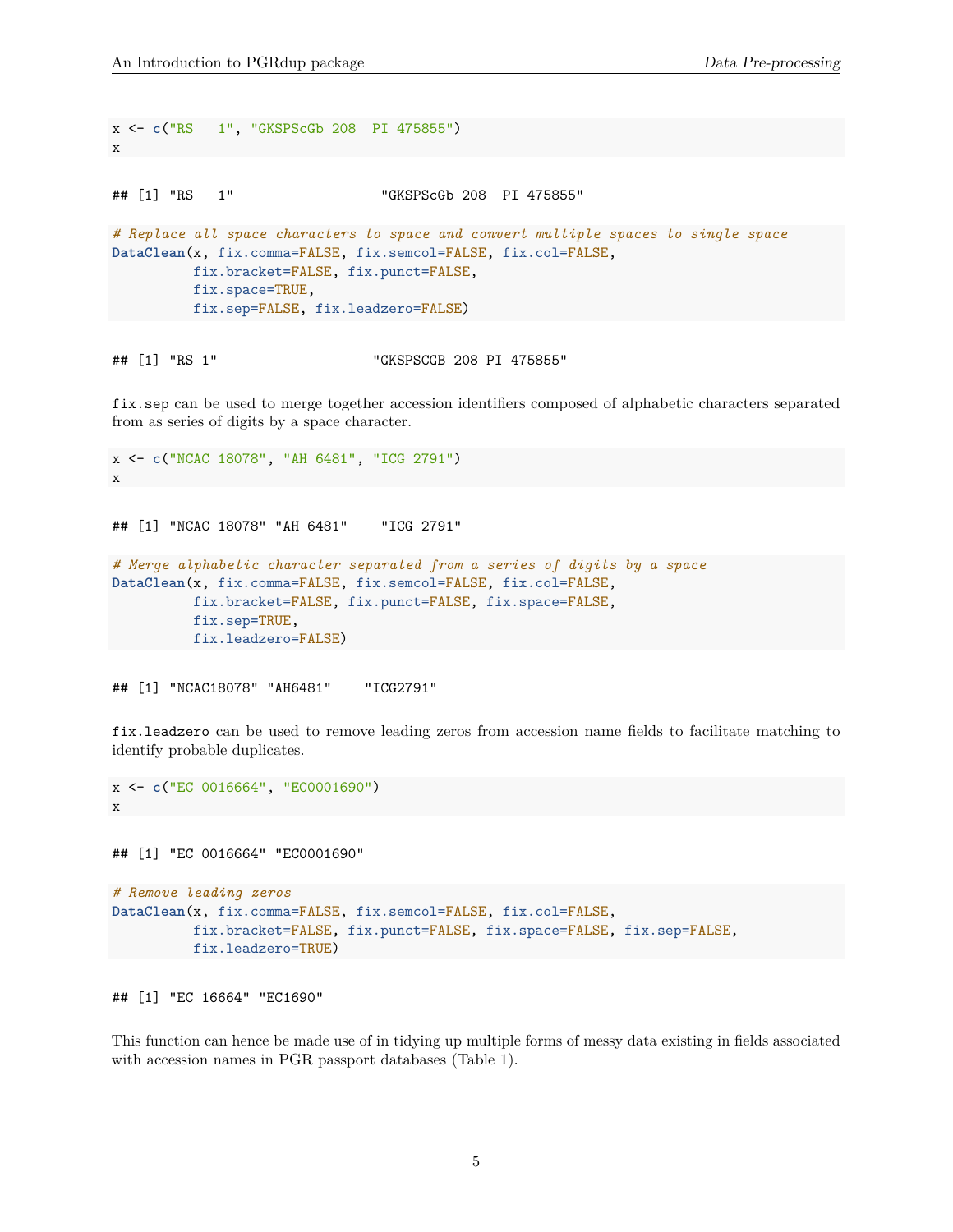```
names <- c("S7-12-6", "ICG-3505", "U 4-47-18;EC 21127", "AH 6481", "RS 1",
         "AK 12-24", "2-5 (NRCG-4053)", "T78, Mwitunde", "ICG 3410",
         "#648-4 (Gwalior)", "TG4;U/4/47/13", "EC0021003")
names
## [1] "S7-12-6" "ICG-3505" "U 4-47-18;EC 21127"
## [4] "AH 6481" "RS 1" "AK 12-24"
## [7] "2-5 (NRCG-4053)" "T78, Mwitunde" "ICG 3410"
## [10] "#648-4 (Gwalior)" "TG4;U/4/47/13" "EC0021003"
# Clean the data
DataClean(names)
```

|  | ## [1] "S7126"   | "ICG3505"      | "U44718 EC21127" "AH6481" |                |
|--|------------------|----------------|---------------------------|----------------|
|  | $\#$ # [5] "RS1" | "AK1224"       | "25 NRCG4053"             | "T78 MWITUNDE" |
|  | ## [9] "ICG3410" | "6484 GWALIOR" | "TG4 U44713"              | "EC21003"      |

**Table 1.** Data pre-processing using DataClean.

| names               | DataClean(names) |
|---------------------|------------------|
| S7-12-6             | S7126            |
| ICG-3505            | <b>ICG3505</b>   |
| U 4-47-18;EC 21127  | U44718 EC21127   |
| AH 6481             | AH6481           |
| RS 1                | RS <sub>1</sub>  |
| AK 12-24            | AK1224           |
| 2-5 (NRCG-4053)     | 25 NRCG4053      |
| T78, Mwitunde       | T78 MWITUNDE     |
| ICG 3410            | ICG3410          |
| $\#648-4$ (Gwalior) | 6484 GWALIOR     |
| TG4;U/4/47/13       | TG4 U44713       |
| EC0021003           | EC21003          |

Several common keyword string pairs or keyword prefixes and suffixes exist in fields associated with accession names in PGR passport databases. They can be merged using the functions MergeKW, MergePrefix and MergeSuffix respectively. The keyword string pairs, prefixes and suffixes can be supplied as a [list](http://google.com/#q={[}R{]}+list) or a [vector](http://google.com/#q={[}R{]}+vector) to the argument y in these functions.

```
names <- c("Punjab Bold", "Gujarat- Dwarf", "Nagpur.local", "SAM COL 144",
           "SAM COL--280", "NIZAMABAD-LOCAL", "Dark Green Mutant",
           "Dixie-Giant", "Georgia- Bunch", "Uganda-erect", "Small Japan",
           "Castle Cary", "Punjab erect", "Improved small japan",
           "Dark Purple")
```
names

```
## [1] "Punjab Bold" "Gujarat- Dwarf" "Nagpur.local"
## [4] "SAM COL 144" "SAM COL--280" "NIZAMABAD-LOCAL"
## [7] "Dark Green Mutant" "Dixie-Giant" "Georgia- Bunch"
## [10] "Uganda-erect" "Small Japan" "Castle Cary"
## [13] "Punjab erect" "Improved small japan" "Dark Purple"
```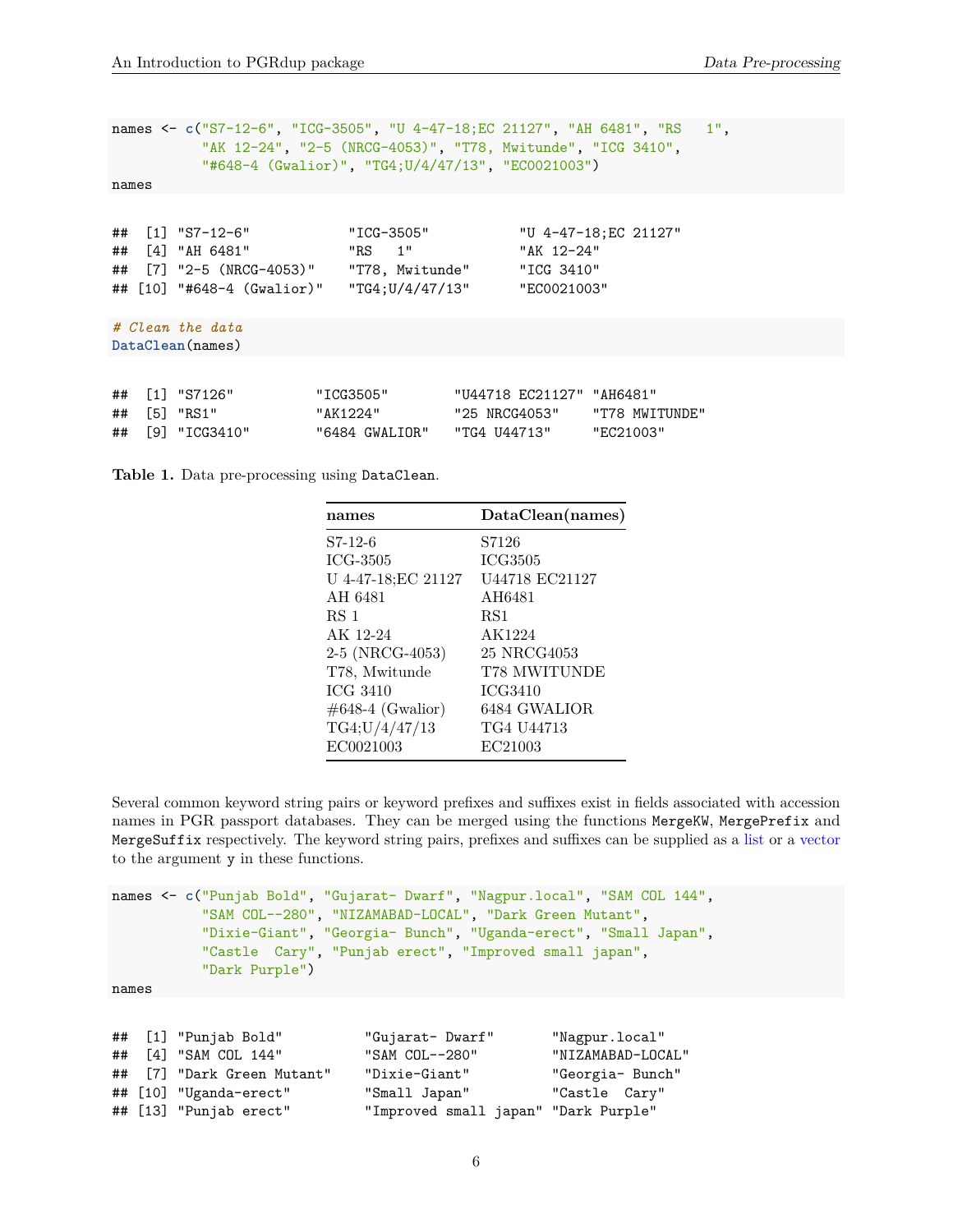```
# Merge pairs of strings
y1 <- list(c("Gujarat", "Dwarf"), c("Castle", "Cary"), c("Small", "Japan"),
           c("Big", "Japan"), c("Mani", "Blanco"), c("Uganda", "Erect"),
           c("Mota", "Company"))
names <- MergeKW(names, y1, delim = c("space", "dash", "period"))
# Merge prefix strings
y2 <- c("Light", "Small", "Improved", "Punjab", "SAM")
names <- MergePrefix(names, y2, delim = c("space", "dash", "period"))
# Merge suffix strings
y3 <- c("Local", "Bold", "Cary", "Mutant", "Runner", "Giant", "No.",
        "Bunch", "Peanut")
names <- MergeSuffix(names, y3, delim = c("space", "dash", "period"))
```
names

```
## [1] "PunjabBold" "GujaratDwarf" "Nagpurlocal"
## [4] "SAMCOL 144" "SAMCOL--280" "NIZAMABADLOCAL"
## [7] "Dark GreenMutant" "DixieGiant" "GeorgiaBunch"
## [10] "Ugandaerect" "SmallJapan" "CastleCary"
## [13] "Punjaberect" "Improvedsmalljapan" "Dark Purple"
```
These functions can be applied over multiple columns(fields) in a data frame using the [lapply](http://google.com/#q={[}R{]}+lapply) function.

```
# Load example dataset
GN < - GN1000# Specify as a vector the database fields to be used
GNfields <- c("NationalID", "CollNo", "DonorID", "OtherID1", "OtherID2")
head(GN[GNfields])
## NationalID CollNo DonorID OtherID1 OtherID2
## 1 EC100277 Shulamith/ NRCG-14555 ICG-4709 U4-47-12
## 2 EC100280 NC ICG5288 NCS NC 5
## 3 EC100281 MALIMBA ICG5289 EC 100281
## 4 EC100713 EC 100713; ICG5296 STARR
## 5 EC100715 EC 100715 ICG5298 COMET
## 6 EC100716 ICG-3150 ARGENTINE
# Clean the data
GN[GNfields] <- lapply(GN[GNfields], function(x) DataClean(x))
y1 <- list(c("Gujarat", "Dwarf"), c("Castle", "Cary"), c("Small", "Japan"),
c("Big", "Japan"), c("Mani", "Blanco"), c("Uganda", "Erect"),
c("Mota", "Company"))
y2 <- c("Dark", "Light", "Small", "Improved", "Punjab", "SAM")
y3 <- c("Local", "Bold", "Cary", "Mutant", "Runner", "Giant", "No.",
      "Bunch", "Peanut")
GN[GNfields] <- lapply(GN[GNfields],
                   function(x) MergeKW(x, y1, delim = c("space", "dash")))
GN[GNfields] <- lapply(GN[GNfields],
                   function(x) MergePrefix(x, y2, delim = c("space", "dash")))
```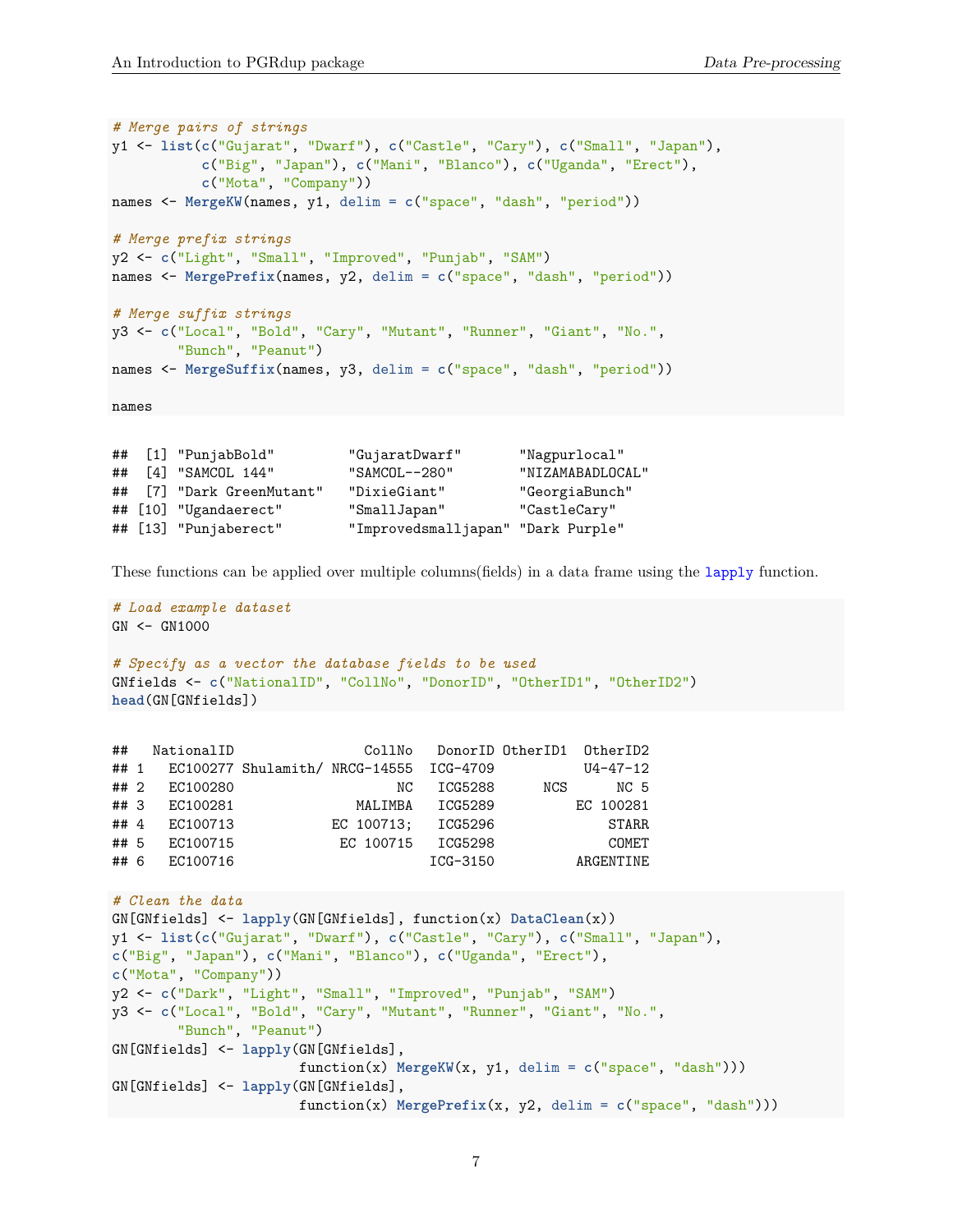```
GN[GNfields] <- lapply(GN[GNfields],
                function(x) MergeSuffix(x, y3, delim = c("space", "dash")))
head(GN[GNfields])
## NationalID CollNo DonorID OtherID1 OtherID2
## 1 EC100277 SHULAMITH NRCG14555 ICG4709 U44712
## 2 EC100280 NC ICG5288 NCS NC5
## 3 EC100281 MALIMBA ICG5289 EC100281
## 4 EC100713 EC100713 ICG5296 STARR
## 5 EC100715 EC100715 ICG5298 COMET
## 6 EC100716 ICG3150 ARGENTINE
```
#### <span id="page-7-0"></span>**Generation of KWIC Index**

The function KWIC generates a Key Word in Context index (Knüpffer 1988; Knüpffer, Frese, and Jongen 1997) from the data frame of a PGR passport database based on the fields(columns) specified in the argument fields along with the keyword frequencies and gives the output as a list of class KWIC. The first element of the vector specified in fields is considered as the primary key or identifier which uniquely identifies all rows in the data frame.

This function fetches keywords from different fields specified, which can be subsequently used for matching to identify probable duplicates. The frequencies of the keywords retrieved can help in determining if further data pre-processing is required and also to decide whether any common keywords can be exempted from matching (Fig. 2).

```
# Load example dataset
GN <- GN1000
# Specify as a vector the database fields to be used
GNfields <- c("NationalID", "CollNo", "DonorID", "OtherID1", "OtherID2")
# Clean the data
GN[GNfields] <- lapply(GN[GNfields], function(x) DataClean(x))
y1 <- list(c("Gujarat", "Dwarf"), c("Castle", "Cary"), c("Small", "Japan"),
c("Big", "Japan"), c("Mani", "Blanco"), c("Uganda", "Erect"),
c("Mota", "Company"))
y2 <- c("Dark", "Light", "Small", "Improved", "Punjab", "SAM")
y3 <- c("Local", "Bold", "Cary", "Mutant", "Runner", "Giant", "No.",
        "Bunch", "Peanut")
GN[GNfields] <- lapply(GN[GNfields],
                       function(x) MergeKW(x, y1, delim = c("space", "dash")))
GN[GNfields] <- lapply(GN[GNfields],
                       function(x) MergePrefix(x, y2, delim = c("space", "dash")))
GN[GNfields] <- lapply(GN[GNfields],
                       function(x) MergeSuffix(x, y3, delim = c("space", "dash")))
# Generate the KWIC index
GNKWIC <- KWIC(GN, GNfields, min.freq=1)
class(GNKWIC)
```
## [1] "KWIC"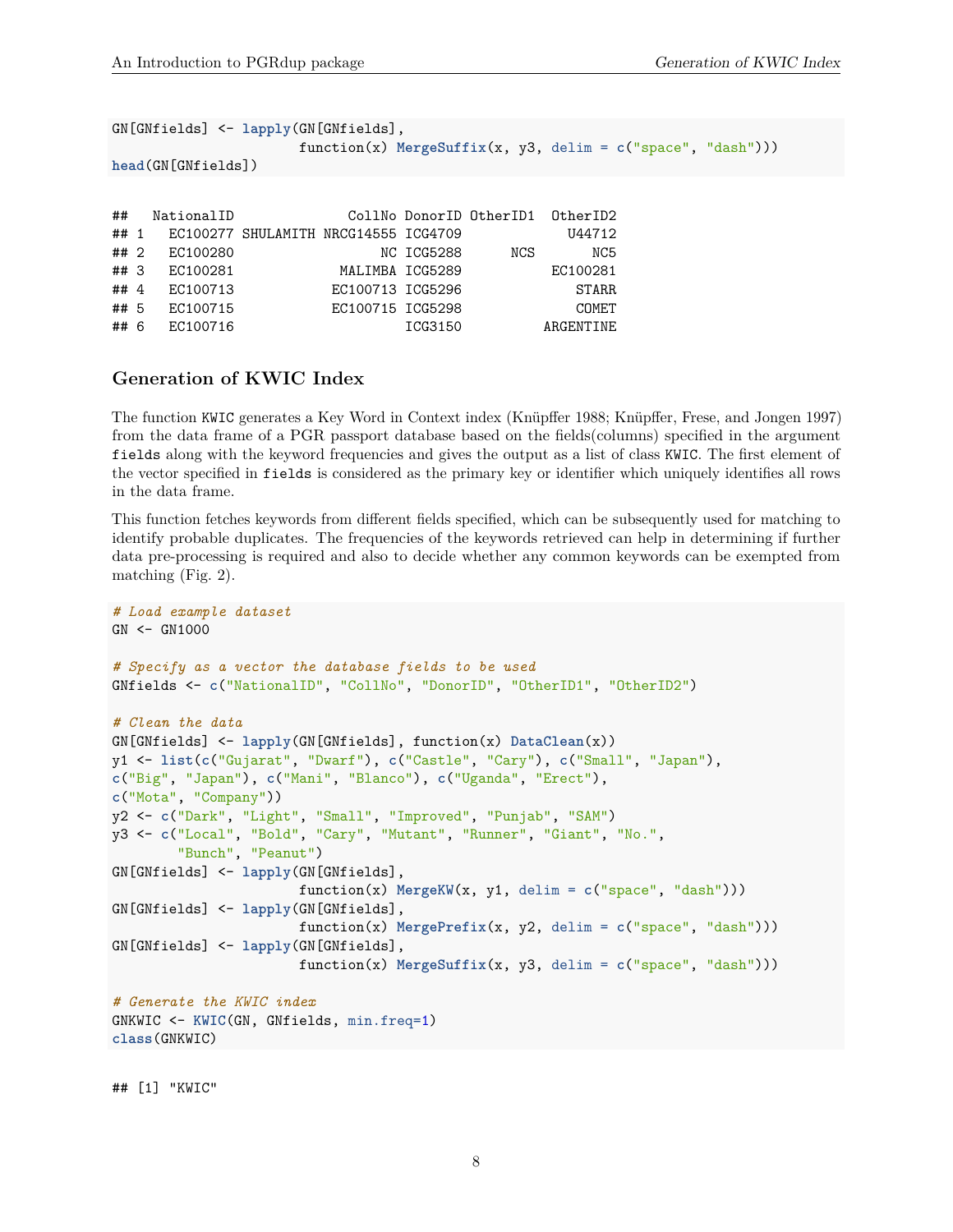GNKWIC

```
## KWIC fields : NationalID CollNo DonorID OtherID1 OtherID2
## Number of keywords : 3893
## Number of distinct keywords : 3109
# Retrieve the KWIC index from the KWIC object
KWIC \leftarrow GNKWIC[[1]]KWIC <- KWIC[order(KWIC$KEYWORD, decreasing=TRUE),]
head(KWIC[,c("PRIM_ID", "KWIC_L", "KWIC_KW", "KWIC_R")], n=10)
```

```
## PRIM_ID KWIC_L KWIC_KW
## 550 EC490380 EC490380 = = ICG1122 = = LIN YUCH
## 435 EC36893 EC36893 = YUAN
## 434 EC36893 EC36893 = YUAN YOUNG
## 1287 EC613524 EC613524 = NRCG9225 = = PEI KANGPE YOUDON
## 1703 IC113088 IC113088 = = = SB XI
## 1741 IC296965 IC296965 = SB X11 X V11 = ICG1769 = = SB XI
## 3385 IC445197 IC445197 = X144B28
## 3483 IC494754 IC494754 = = ICG7686 = = X144B28
## 2090 IC304018 IC304018 = 144B19B NRCG = ICG1561 = = X144B19B
## 1735 IC296965 IC296965 = SB X11
## KWIC_R
## 550 TSAO
## 435 YOUNG TOU = ICG5241 = = EC36893
## 434 TOU = ICG5241 = = EC36893
## 1287 =
## 1703 = IC305003
## 1741 X VII
## 3385 B = ICG2113 = = LIMDI4
## 3483 B
## 2090
## 1735 X V11 = ICG1769 = = SB XI X VII
```

```
# Retrieve the keyword frequencies from the KWIC object
KeywordFreq <- GNKWIC[[2]]
head(KeywordFreq)
```
## Keyword Freq ## 1 OVERO 25 ## 2 S1 19 ## 3 A 11 ## 4 RED 11 ## 5 OVER 10 ## 6 PURPLE 10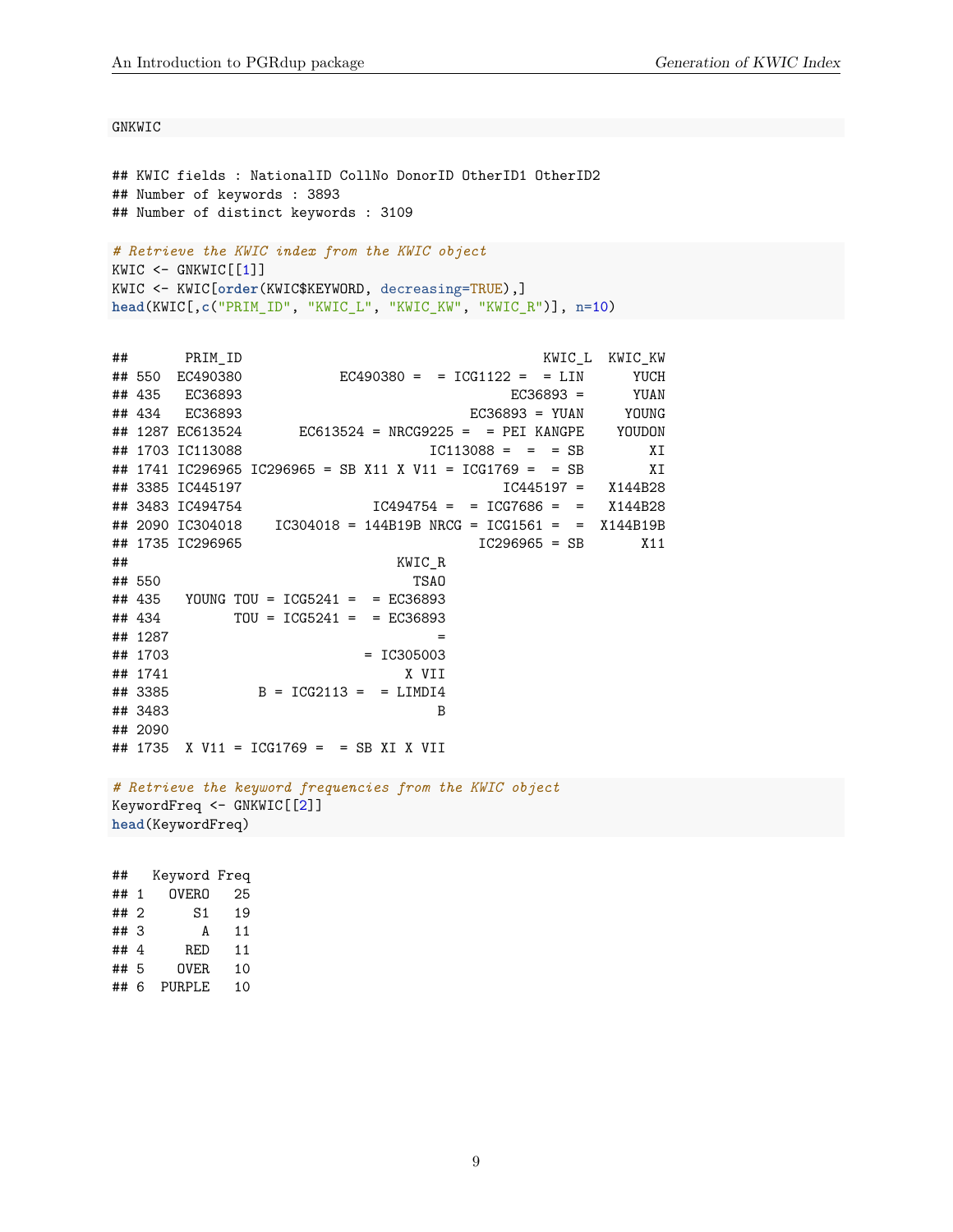

**Fig. 2.** Word cloud of keywords retrieved

The function will throw an error in case of duplicates or NULL values in the primary key/ID field mentioned.

```
GN <- GN1000
GN[GNfields] <- lapply(GN[GNfields], function(x) DataClean(x))
# Generate dummy duplicates for illustration
GN[1001:1005, ] \leftarrow GN[1:5, ]# Generate dummy NULL values for illustration
GN[1001,3] <- ""
GN[1002,3] <- ""
GN[1001:1005,]
```

| ## |         | CommonName                         |          | BotanicalName NationalID                |          |  |        | CollNo DonorID              |
|----|---------|------------------------------------|----------|-----------------------------------------|----------|--|--------|-----------------------------|
|    |         | ## 1001 Groundnut Arachis hypogaea |          |                                         |          |  |        | SHULAMITH NRCG14555 ICG4709 |
|    |         | ## 1002 Groundnut Arachis hypogaea |          |                                         |          |  |        | NC ICG5288                  |
|    |         | ## 1003 Groundnut Arachis hypogaea |          |                                         | EC100281 |  |        | MALIMBA ICG5289             |
|    |         | ## 1004 Groundnut Arachis hypogaea |          |                                         | EC100713 |  |        | EC100713 ICG5296            |
|    |         | ## 1005 Groundnut Arachis hypogaea |          |                                         | EC100715 |  |        | EC100715 ICG5298            |
|    | $\#$ #  | OtherID1 OtherID2 BioStatus        |          |                                         |          |  |        | SourceCountry TransferYear  |
|    | ## 1001 |                                    | U44712   | Landrace                                |          |  | Israel | 2014                        |
|    | ## 1002 | NCS                                |          | NC5 Landrace United States of America   |          |  |        | 2004                        |
|    | ## 1003 |                                    | EC100281 | Landrace                                |          |  | Malawi | 2004                        |
|    | ## 1004 |                                    |          | STARR Landrace United States of America |          |  |        | 2004                        |
|    | ## 1005 |                                    | COMET    | Landrace United States of America       |          |  |        | 2004                        |

GNKWIC <- **KWIC**(GN, GNfields, min.freq=1)

## Error in KWIC(GN, GNfields, min.freq = 1) :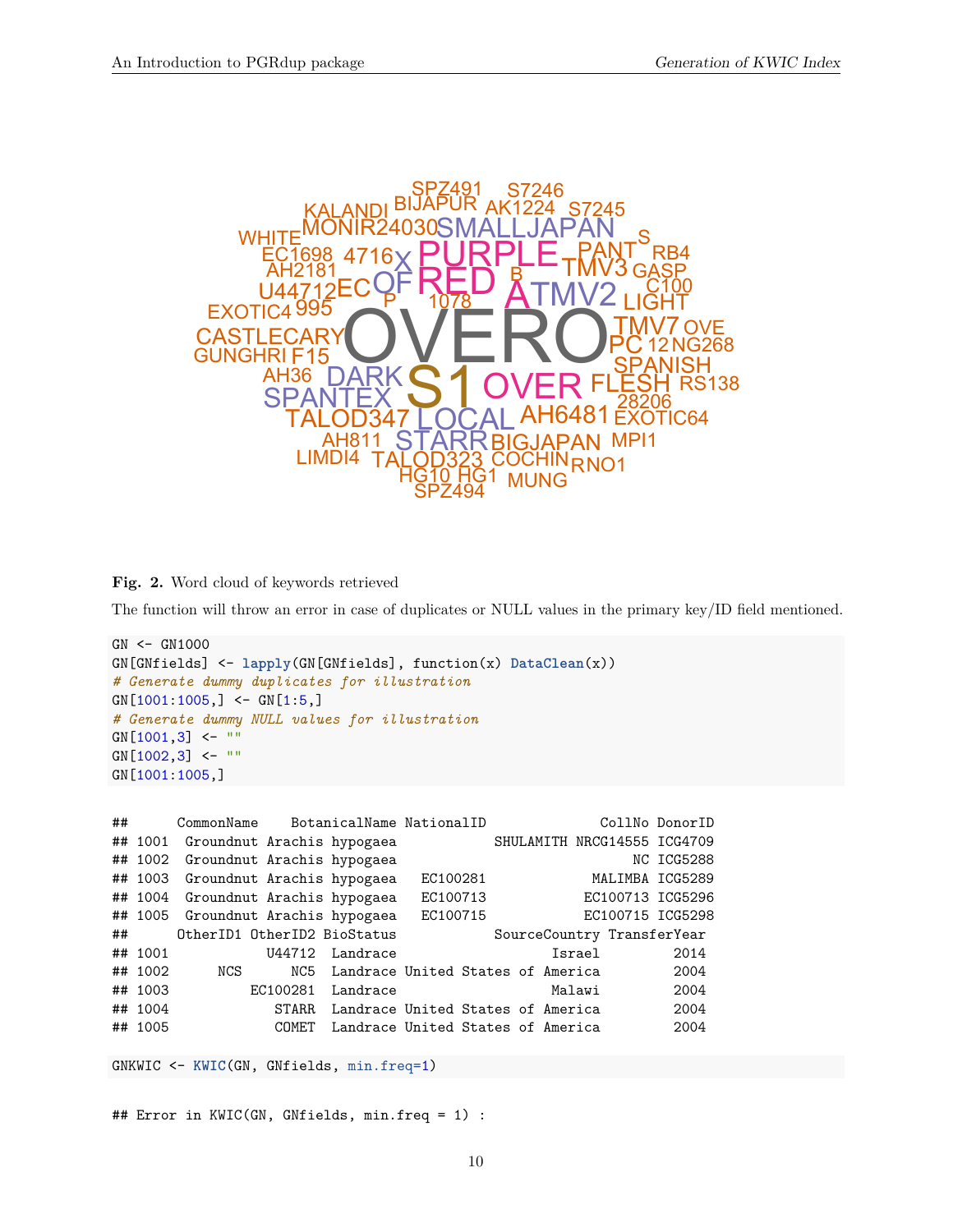##

```
## Primary key/ID field should be unique and not NULL
## Use PGRdup::ValidatePrimKey() to identify and rectify the aberrant records first
```
The erroneous records can be identified using the helper function ValidatePrimKey.

```
# Validate the primary key/ID field for duplication or existence of NULL values
ValidatePrimKey(x=GN, prim.key="NationalID")
```

```
## $message1
## [1] "ERROR: Duplicated records found in prim.key field"
##
## $Duplicates
## CommonName BotanicalName NationalID CollNo DonorID
## 1001 Groundnut Arachis hypogaea SHULAMITH NRCG14555 ICG4709
## 1002 Groundnut Arachis hypogaea NC NC ICG5288
## 3 Groundnut Arachis hypogaea EC100281 MALIMBA ICG5289
## 1003 Groundnut Arachis hypogaea EC100281 MALIMBA ICG5289
## 4 Groundnut Arachis hypogaea EC100713 EC100713 ICG5296
## 1004 Groundnut Arachis hypogaea EC100713 EC100713 ICG5296
## 5 Groundnut Arachis hypogaea EC100715 EC100715 ICG5298
## 1005 Groundnut Arachis hypogaea EC100715 EC100715 ICG5298
## OtherID1 OtherID2 BioStatus SourceCountry TransferYear
## 1001 U44712 Landrace Israel 2014
## 1002 NCS NC5 Landrace United States of America 2004
## 3 EC100281 Landrace Malawi 2004
## 1003 EC100281 Landrace Malawi 2004
## 4 STARR Landrace United States of America 2004
## 1004 STARR Landrace United States of America 2004
## 5 COMET Landrace United States of America 2004
## 1005 COMET Landrace United States of America 2004
##
## $message2
## [1] "ERROR: NULL records found in prim.key field"
##
## $NullRecords
## CommonName BotanicalName NationalID CollNo DonorID
## 1001 Groundnut Arachis hypogaea SHULAMITH NRCG14555 ICG4709
## 1002 Groundnut Arachis hypogaea NC NC ICG5288
## OtherID1 OtherID2 BioStatus SourceCountry TransferYear
## 1001 U44712 Landrace Israel 2014
## 1002 NCS NC5 Landrace United States of America 2004
## primdup
## 1001 TRUE
## 1002 TRUE
# Remove the offending records
GN <- GN[-c(1001:1005), ]
# Validate again
ValidatePrimKey(x=GN, prim.key="NationalID")
## $message1
## [1] "OK: No duplicated records found in prim.key field"
```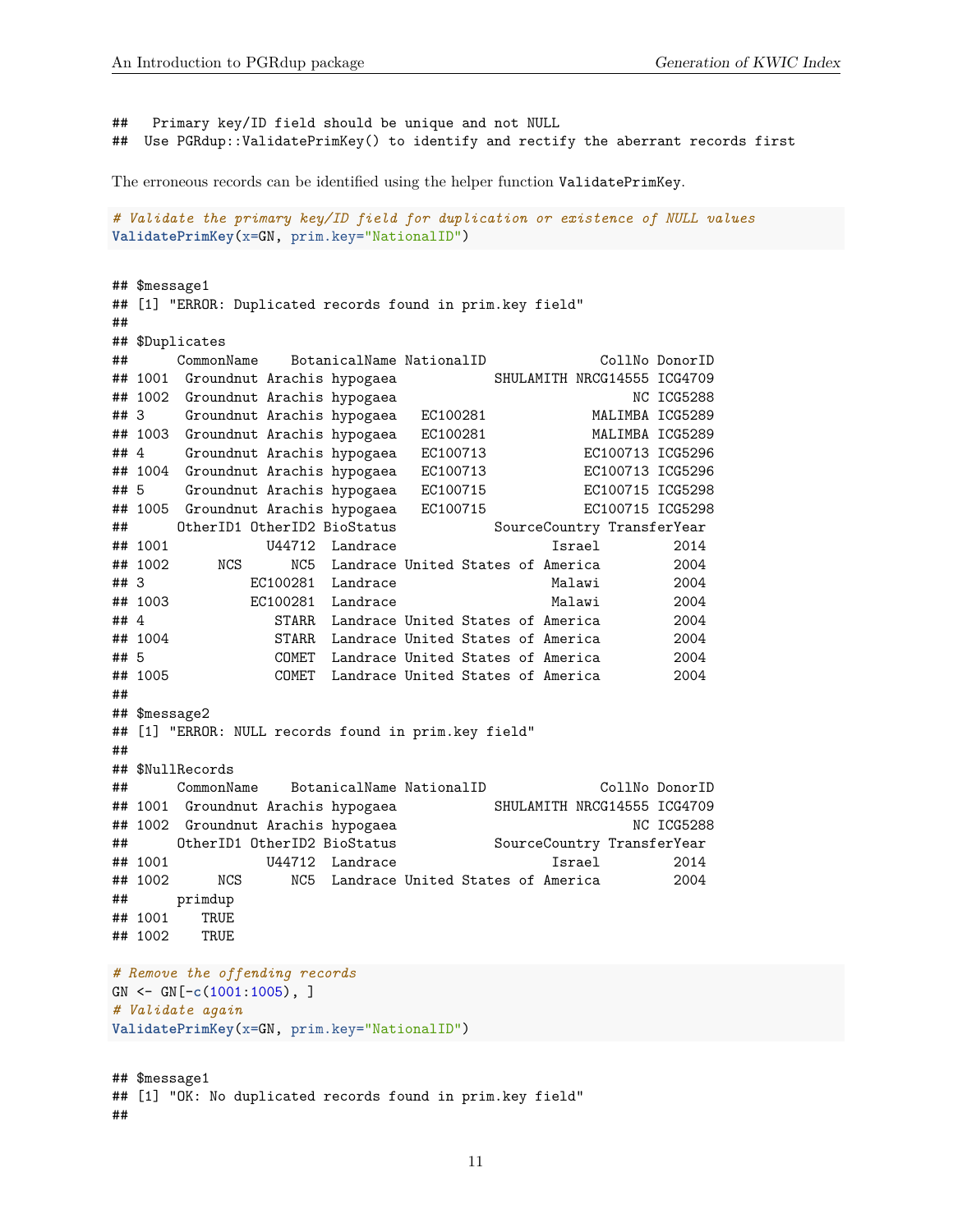```
## $Duplicates
## NULL.
##
## $message2
## [1] "OK: No NULL records found in prim.key field"
##
## $NullRecords
## NULL.
```
#### <span id="page-11-0"></span>**Retrieval of Probable Duplicate Sets**

Once KWIC indexes are generated, probable duplicates of germplasm accessions can be identified by fuzzy, phonetic and semantic matching of the associated keywords using the function ProbDup. The sets are retrieved as a list of data frames of class ProbDup.

Keywords that are not to be used for matching can be specified as a vector in the excep argument.

#### <span id="page-11-1"></span>**Methods**

The function can execute matching according to either one of the following three methods as specified by the method argument.

1. **Method "a"** : Performs string matching of keywords in a single KWIC index to identify probable duplicates of accessions in a single PGR passport database.

```
# Load example dataset
GN < - GN1000
# Specify as a vector the database fields to be used
GNfields <- c("NationalID", "CollNo", "DonorID", "OtherID1", "OtherID2")
# Clean the data
GN[GNfields] <- lapply(GN[GNfields], function(x) DataClean(x))
y1 <- list(c("Gujarat", "Dwarf"), c("Castle", "Cary"), c("Small", "Japan"),
c("Big", "Japan"), c("Mani", "Blanco"), c("Uganda", "Erect"),
c("Mota", "Company"))
y2 <- c("Dark", "Light", "Small", "Improved", "Punjab", "SAM")
y3 <- c("Local", "Bold", "Cary", "Mutant", "Runner", "Giant", "No.",
        "Bunch", "Peanut")
GN[GNfields] <- lapply(GN[GNfields],
                       function(x) MergeKW(x, y1, delim = c("space", "dash")))
GN[GNfields] <- lapply(GN[GNfields],
                       function(x) MergePrefix(x, y2, delim = c("space", "dash")))
GN[GNfields] <- lapply(GN[GNfields],
                       function(x) MergeSuffix(x, y3, delim = c("space", "dash")))
# Generate the KWIC index
GNKWIC <- KWIC(GN, GNfields)
```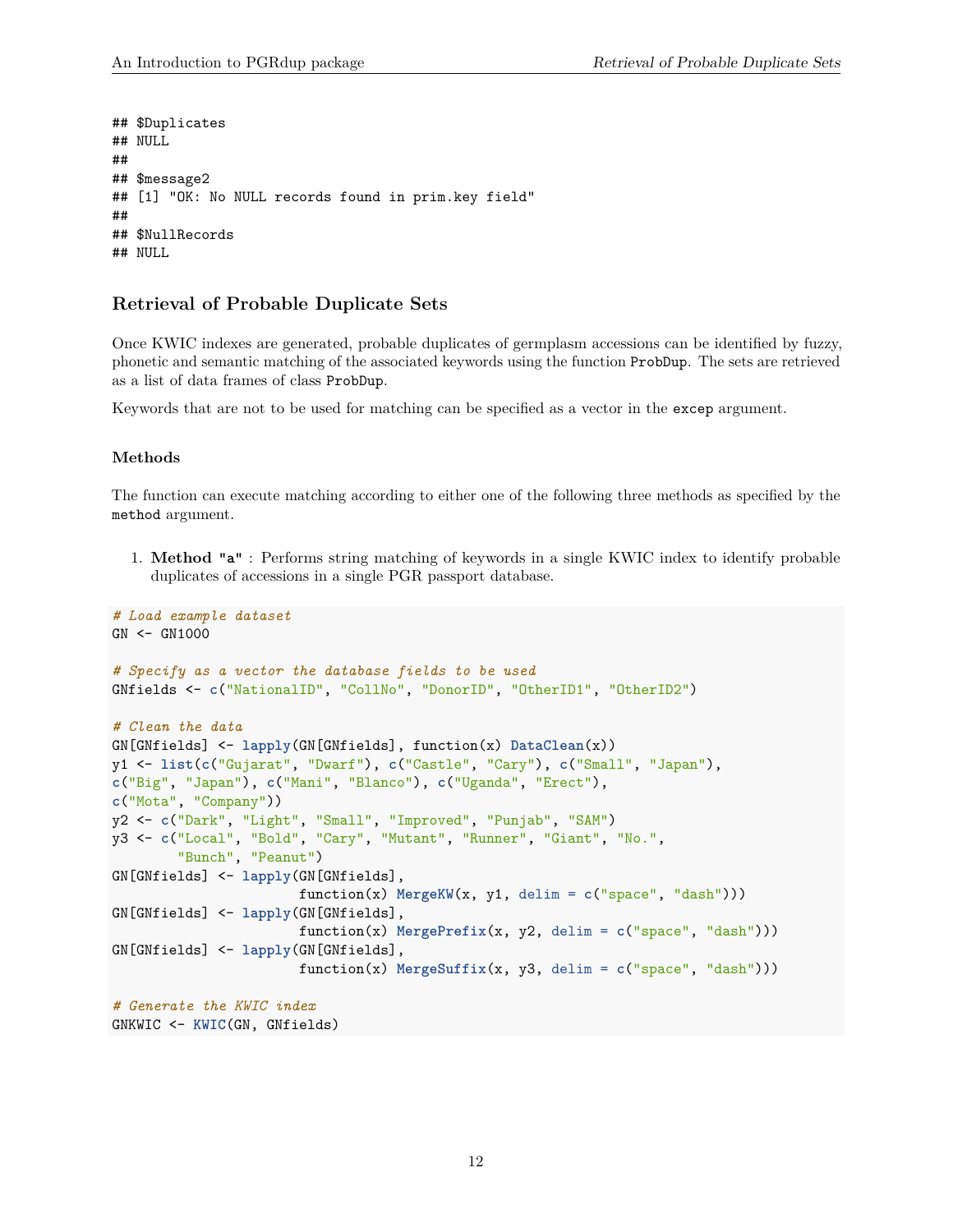```
# Specify the exceptions as a vector
exep <- c("A", "B", "BIG", "BOLD", "BUNCH", "C", "COMPANY", "CULTURE",
        "DARK", "E", "EARLY", "EC", "ERECT", "EXOTIC", "FLESH", "GROUNDNUT",
        "GUTHUKAI", "IMPROVED", "K", "KUTHUKADAL", "KUTHUKAI", "LARGE",
        "LIGHT", "LOCAL", "OF", "OVERO", "P", "PEANUT", "PURPLE", "R",
        "RED", "RUNNER", "S1", "SAM", "SMALL", "SPANISH", "TAN", "TYPE",
        "U", "VALENCIA", "VIRGINIA", "WHITE")
# Fetch fuzzy duplicates by method 'a'
GNdup <- ProbDup(kwic1 = GNKWIC, method = "a", excep = exep, fuzzy = TRUE,
               phonetic = FALSE, semantic = FALSE)
## Fuzzy matching
##
 \blacksquare|================ | 25%
Block 1 / 4 |
 \perp|================================ | 50%
Block 2 / 4 |
 \perp|================================================= | 75%
Block 3 / 4 |
 \perp|=================================================================| 100%
Block 4 / 4 |
class(GNdup)
## [1] "ProbDup"
GNdup
## Method : a
##
## KWIC1 fields : NationalID CollNo DonorID OtherID1 OtherID2
##
## No..of.Sets No..of.Records
## FuzzyDuplicates 378 745
## Total 378 745(Distinct:745)
# Fetch phonetic duplicates by method 'a'
GNdup <- ProbDup(kwic1 = GNKWIC, method = "a", excep = exep, fuzzy = FALSE,
               phonetic = TRUE, semantic = FALSE)
## Phonetic matching
```
## |

13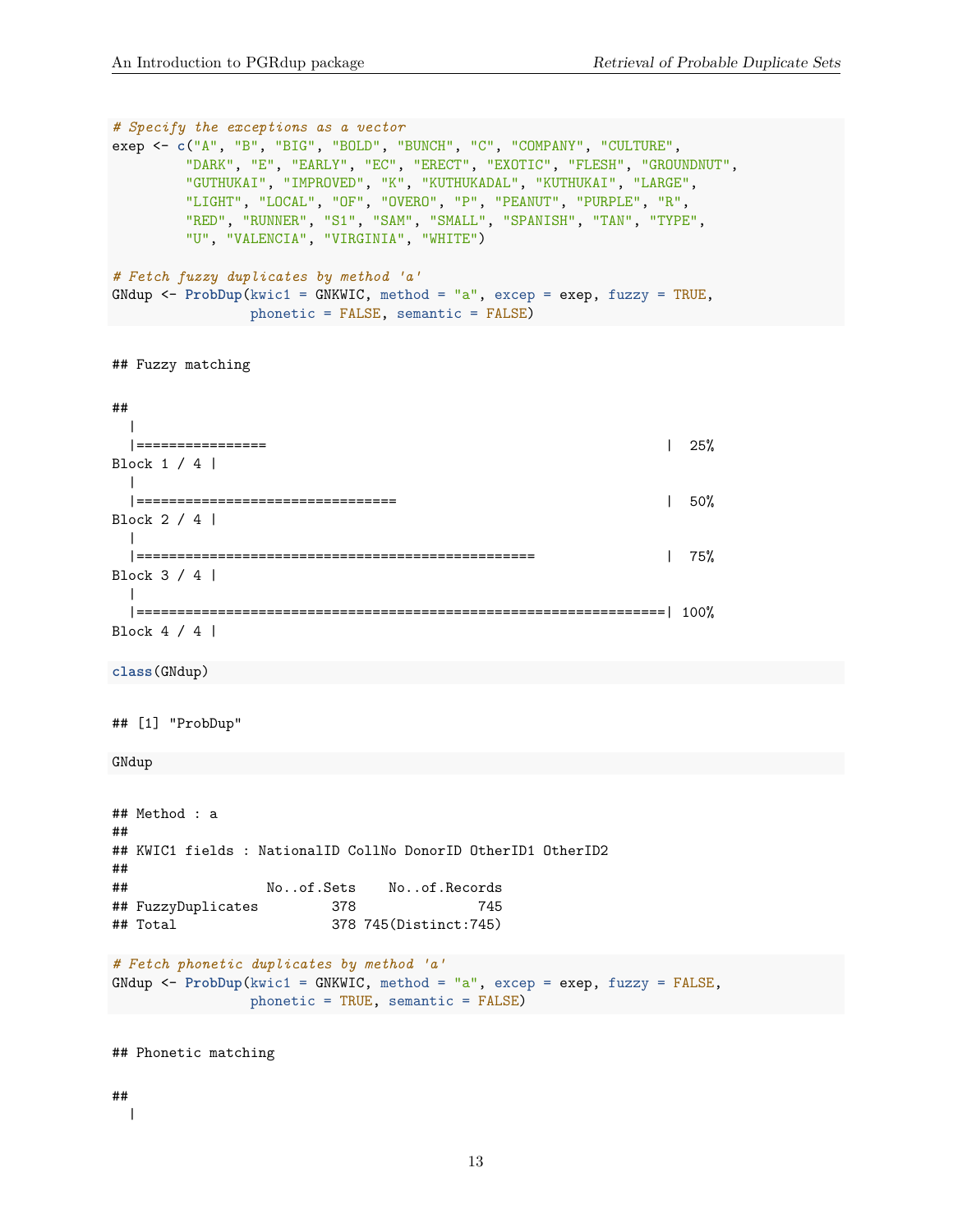| ================                                                          | $25\%$ |
|---------------------------------------------------------------------------|--------|
| Block 1 / 4                                                               |        |
| ==================================<br>Block 2 / 4                         | 50%    |
|                                                                           |        |
| Block $3 / 4$                                                             | 75%    |
| ====================                                                      |        |
| Block $4 / 4$                                                             |        |
| class(GNdup)                                                              |        |
|                                                                           |        |
| ## [1] "ProbDup"                                                          |        |
| GNdup                                                                     |        |
|                                                                           |        |
| ## Method : a                                                             |        |
| ##<br>## KWIC1 fields : NationalID CollNo DonorID OtherID1 OtherID2<br>## |        |

## No..of.Sets No..of.Records ## PhoneticDuplicates 99 260 ## Total 99 260(Distinct:260)

- 2. **Method "b"** : Performs string matching of keywords in the first KWIC index (query) with that of the keywords in the second index (source) to identify probable duplicates of accessions of the first PGR passport database among the accessions in the second database.
- 3. **Method "c"** : Performs string matching of keywords in two different KWIC indexes jointly to identify probable duplicates of accessions from among two PGR passport databases.

```
# Load PGR passport databases
GN1 <- GN1000[!grepl("^ICG", GN1000$DonorID), ]
GN1$DonorID <- NULL
GN2 <- GN1000[grepl("^ICG", GN1000$DonorID), ]
GN2$NationalID <- NULL
# Specify database fields to use
GN1fields <- c("NationalID", "CollNo", "OtherID1", "OtherID2")
GN2fields <- c("DonorID", "CollNo", "OtherID1", "OtherID2")
# Clean the data
GN1[GN1fields] <- lapply(GN1[GN1fields], function(x) DataClean(x))
GN2[GN2fields] <- lapply(GN2[GN2fields], function(x) DataClean(x))
y1 <- list(c("Gujarat", "Dwarf"), c("Castle", "Cary"), c("Small", "Japan"),
c("Big", "Japan"), c("Mani", "Blanco"), c("Uganda", "Erect"),
c("Mota", "Company"))
y2 <- c("Dark", "Light", "Small", "Improved", "Punjab", "SAM")
y3 <- c("Local", "Bold", "Cary", "Mutant", "Runner", "Giant", "No.",
        "Bunch", "Peanut")
```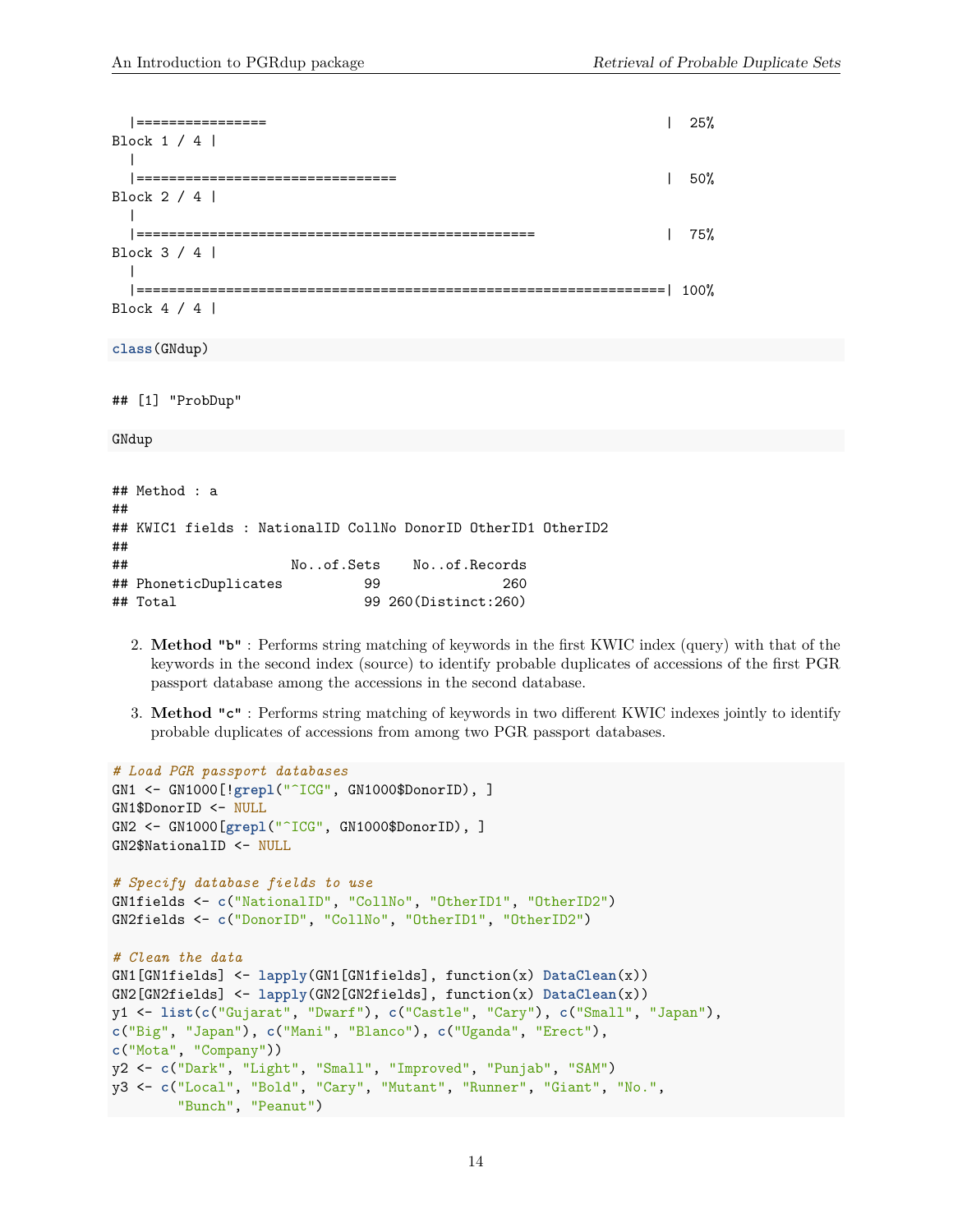```
GN1[GN1fields] <- lapply(GN1[GN1fields],
                         function(x) MergeW(x, y1, delim = c("space", "dash"))GN1[GN1fields] <- lapply(GN1[GN1fields],
                         function(x) MergePrefix(x, y2, delim = c("space", "dash"))GN1[GN1fields] <- lapply(GN1[GN1fields],
                         function(x) MergeSuffix(x, y3, delim = c("space", "dash")))
GN2[GN2fields] <- lapply(GN2[GN2fields],
                         function(x) MergeKW(x, y1, delim = c("space", "dash")))
GN2[GN2fields] <- lapply(GN2[GN2fields],
                         function(x) MergePrefix(x, y2, delim = c("space", "dash")))
GN2[GN2fields] <- lapply(GN2[GN2fields],
                         function(x) MergeSuffix(x, y3, delim = c("space", "dash")))
# Remove duplicated DonorID records in GN2
GN2 <- GN2[!duplicated(GN2$DonorID), ]
# Generate KWIC index
GN1KWIC <- KWIC(GN1, GN1fields)
GN2KWIC <- KWIC(GN2, GN2fields)
# Specify the exceptions as a vector
exep <- c("A", "B", "BIG", "BOLD", "BUNCH", "C", "COMPANY", "CULTURE",
         "DARK", "E", "EARLY", "EC", "ERECT", "EXOTIC", "FLESH", "GROUNDNUT",
         "GUTHUKAI", "IMPROVED", "K", "KUTHUKADAL", "KUTHUKAI", "LARGE",
         "LIGHT", "LOCAL", "OF", "OVERO", "P", "PEANUT", "PURPLE", "R",
         "RED", "RUNNER", "S1", "SAM", "SMALL", "SPANISH", "TAN", "TYPE",
         "U", "VALENCIA", "VIRGINIA", "WHITE")
# Fetch fuzzy and phonetic duplicate sets by method b
GNdupb <- ProbDup(kwic1 = GN1KWIC, kwic2 = GN2KWIC, method = "b",
                  excep = exep, fuzzy = TRUE, phonetic = TRUE,encoding = "primary", semantic = FALSE)
## Fuzzy matching
##
  \blacksquare|=================================================================| 100%
Block 1 / 1 |
## Phonetic matching
##
 \perp|=================================================================| 100%
Block 1 / 1 |
class(GNdupb)
```
## [1] "ProbDup"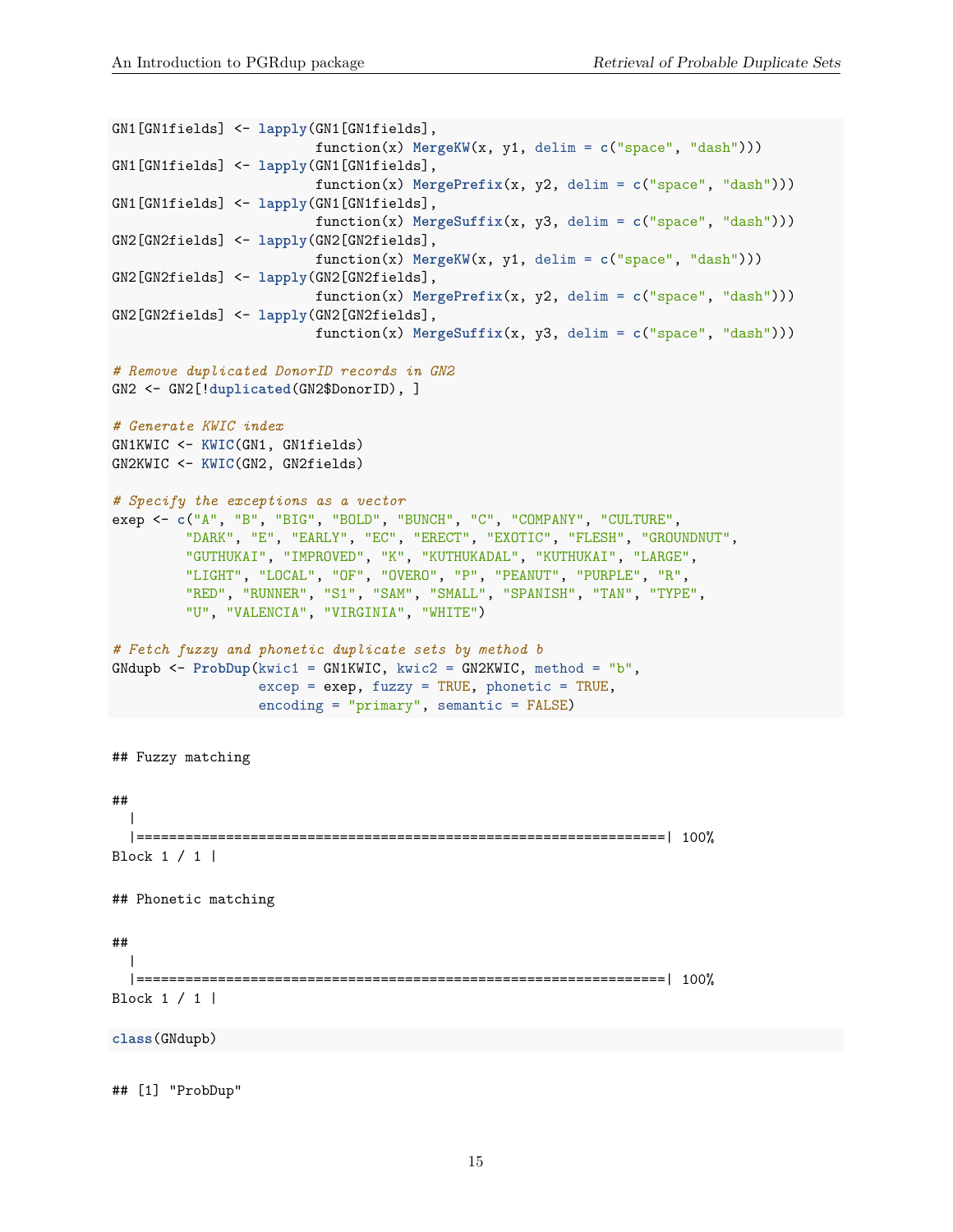GNdupb

```
## Method : b
##
## KWIC1 fields : NationalID CollNo OtherID1 OtherID2
##
## KWIC2 fields : DonorID CollNo OtherID1 OtherID2
##
## No..of.Sets No..of.Records
## FuzzyDuplicates 107 353
## PhoneticDuplicates 41 41 126
## Total 148 479(Distinct:383)
```

```
# Fetch fuzzy and phonetic duplicate sets by method c
GNdupc <- ProbDup(kwic1 = GN1KWIC, kwic2 = GN2KWIC, method = "c",
                 excep = exep, fuzzy = TRUE, phonetic = TRUE,encoding = "primary", semantic = FALSE)
```
## Fuzzy matching

#### ## | |====================== | 33% Block 1 / 3 |  $\perp$ |=========================================== | 67% Block 2 / 3 |  $\Box$ |=================================================================| 100% Block 3 / 3 |

## Phonetic matching

##

```
|
 |====================== | 33%
Block 1 / 3 |
 \blacksquare|=========================================== | 67%
Block 2 / 3 |
 \blacksquare|=================================================================| 100%
Block 3 / 3 |
```
**class**(GNdupc)

## [1] "ProbDup"

GNdupc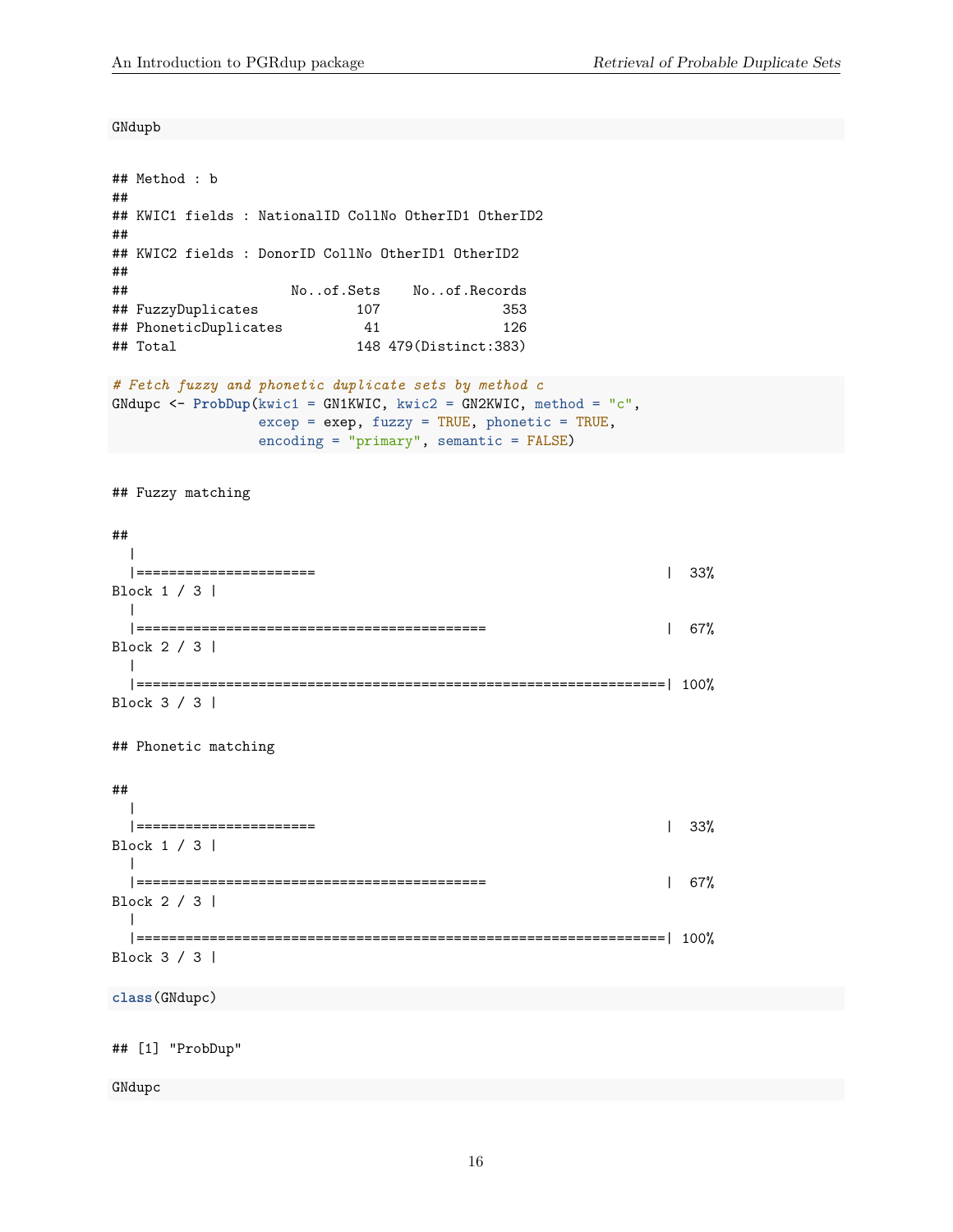## Method : c ## ## KWIC1 fields : NationalID CollNo OtherID1 OtherID2 ## ## KWIC2 fields : DonorID CollNo OtherID1 OtherID2 ## ## No..of.Sets No..of.Records ## FuzzyDuplicates 363 724 ## PhoneticDuplicates 98 257 ## Total 461 981(Distinct:741)

#### <span id="page-16-0"></span>**Matching Strategies**

1. **Fuzzy matching** or approximate string matching of keywords is carried out by computing the [generalized levenshtein \(edit\) distance](https://en.wikipedia.org/wiki/Levenshtein_distance) between them. This distance measure counts the number of deletions, insertions and substitutions necessary to turn one string to the another.

```
# Load example dataset
GN <- GN1000
# Specify as a vector the database fields to be used
GNfields <- c("NationalID", "CollNo", "DonorID", "OtherID1", "OtherID2")
# Clean the data
GN[GNfields] <- lapply(GN[GNfields], function(x) DataClean(x))
y1 <- list(c("Gujarat", "Dwarf"), c("Castle", "Cary"), c("Small", "Japan"),
c("Big", "Japan"), c("Mani", "Blanco"), c("Uganda", "Erect"),
c("Mota", "Company"))
y2 <- c("Dark", "Light", "Small", "Improved", "Punjab", "SAM")
y3 <- c("Local", "Bold", "Cary", "Mutant", "Runner", "Giant", "No.",
        "Bunch", "Peanut")
GN[GNfields] <- lapply(GN[GNfields],
                       function(x) MergeKW(x, y1, delim = c("space", "dash")))
GN[GNfields] <- lapply(GN[GNfields],
                       function(x) MergePrefix(x, y2, delim = c("space", "dash")))
GN[GNfields] <- lapply(GN[GNfields],
                       function(x) MergeSuffix(x, y3, delim = c("space", "dash")))
# Generate the KWIC index
GNKWIC <- KWIC(GN, GNfields)
# Specify the exceptions as a vector
exep <- c("A", "B", "BIG", "BOLD", "BUNCH", "C", "COMPANY", "CULTURE",
         "DARK", "E", "EARLY", "EC", "ERECT", "EXOTIC", "FLESH", "GROUNDNUT",
         "GUTHUKAI", "IMPROVED", "K", "KUTHUKADAL", "KUTHUKAI", "LARGE",
         "LIGHT", "LOCAL", "OF", "OVERO", "P", "PEANUT", "PURPLE", "R",
         "RED", "RUNNER", "S1", "SAM", "SMALL", "SPANISH", "TAN", "TYPE",
         "U", "VALENCIA", "VIRGINIA", "WHITE")
# Fetch fuzzy duplicates
GNdup <- ProbDup(kwic1 = GNKWIC, method = "a", excep = exep,
                 fuzzy = TRUE, max.dist = 3,phonetic = FALSE, semantic = FALSE)
```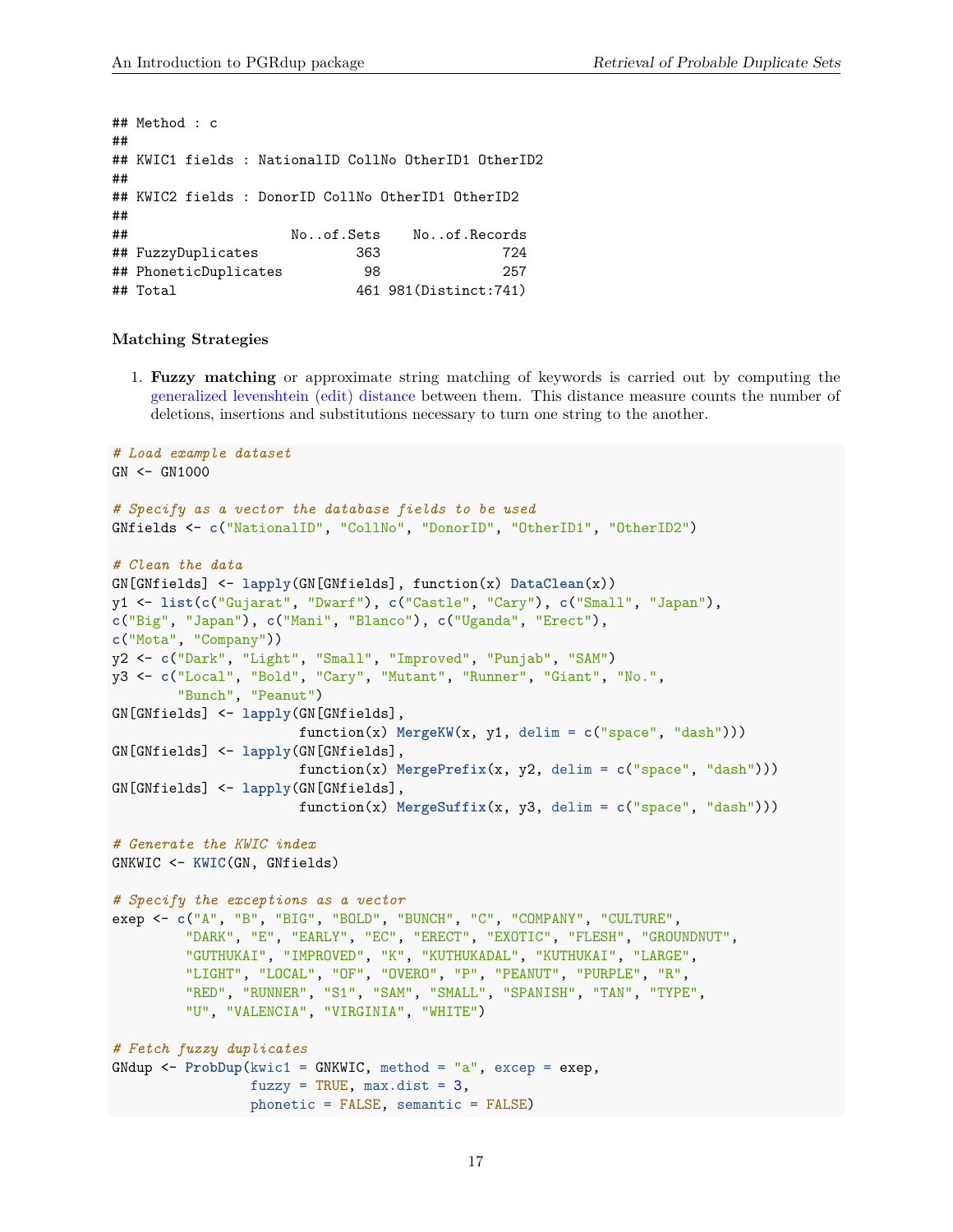## Fuzzy matching ## | |================ | 25% Block 1 / 4 |  $\perp$ |================================ | 50% Block 2 / 4 |  $\blacksquare$ |================================================= | 75% Block 3 / 4 |  $\blacksquare$ |=================================================================| 100% Block 4 / 4 |

GNdup

```
## Method : a
##
## KWIC1 fields : NationalID CollNo DonorID OtherID1 OtherID2
##
## No..of.Sets No..of.Records
## FuzzyDuplicates 378 745
## Total 378 745(Distinct:745)
```
The maximum distance to be considered for a match can be specified by max.dist argument.

```
GNdup <- ProbDup(kwic1 = GNKWIC, method = "a", excep = exep,
                 fuzzy = TRUE, max.dist = 1,phonetic = FALSE, semantic = FALSE)
```
## Fuzzy matching

```
##
 |
 |================ | 25%
Block 1 / 4 |
 \blacksquare|================================ | 50%
Block 2 / 4 |
 \blacksquare|================================================= | 75%
Block 3 / 4 |
 \perp|=================================================================| 100%
Block 4 / 4 |
GNdup
```
## Method : a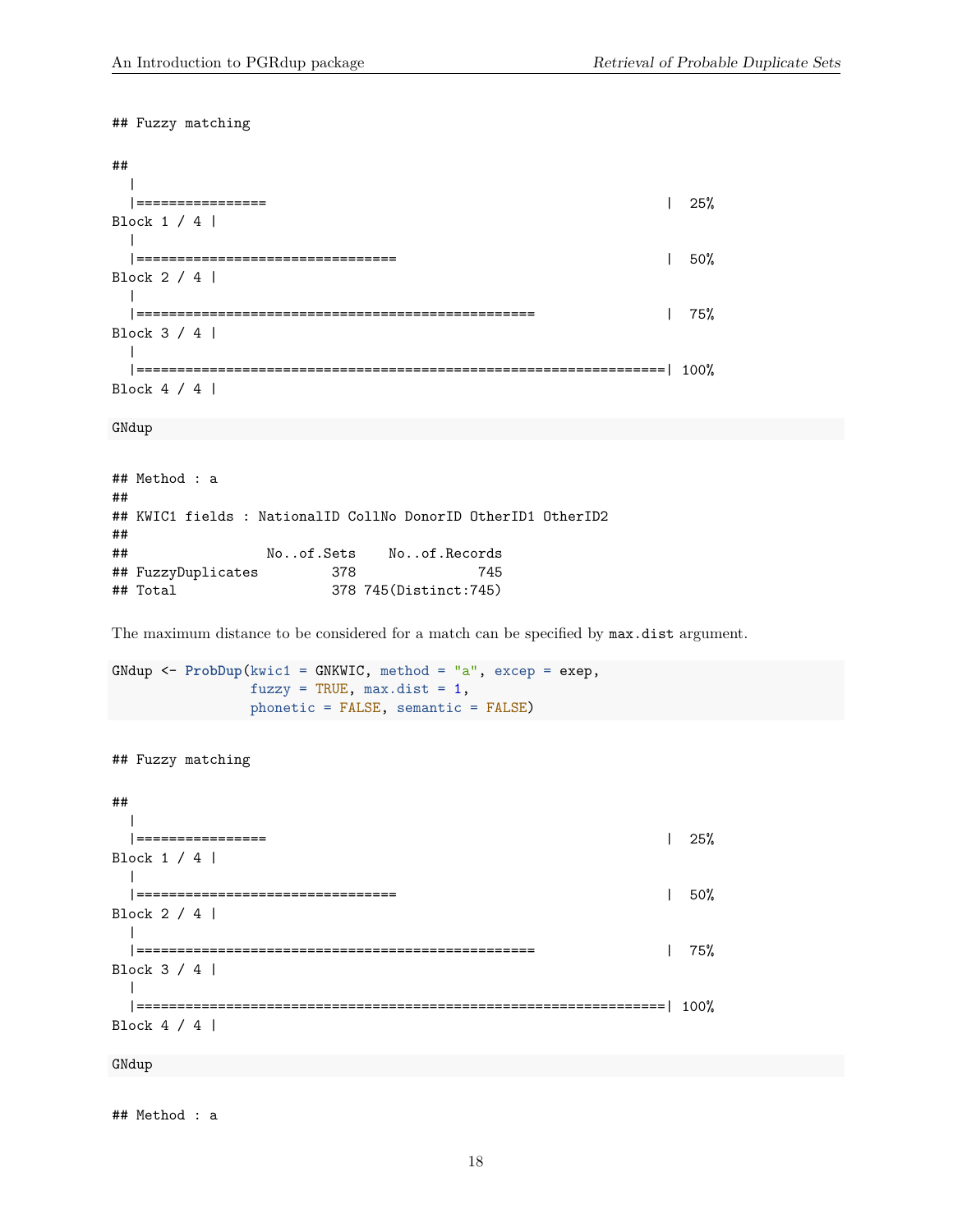## Fuzzy matching

```
##
## KWIC1 fields : NationalID CollNo DonorID OtherID1 OtherID2
##
## No..of.Sets No..of.Records
## FuzzyDuplicates 288 679
## Total 288 679(Distinct:679)
```
Exact matching can be enforced with the argument force.exact set as TRUE. It can be used to avoid fuzzy matching when the number of alphabet characters in keywords is lesser than a critical value (max.alpha). Similarly, the value of max.digit can also be set according to the requirements to enforce exact matching. The default value of Inf avoids fuzzy matching and enforces exact matching for all keywords having any numerical characters. If max.digit and max.alpha are both set to Inf, exact matching will be enforced for all the keywords.

When exact matching is enforced, for keywords having both alphabet and numeric characters and with the number of alphabet characters greater than max.digit, matching will be carried out separately for alphabet and numeric characters present.

```
GNdup <- ProbDup(kwic1 = GNKWIC, method = "a", excep = exep,
                 fuzzy = TRUE, force.exact = TRUE, max.alpha = 4, max.digit = Inf,
                 phonetic = FALSE, semantic = FALSE)
```

```
##
 |
 |================ | 25%
Block 1 / 4 |
 |
 |================================ | 50%
Block 2 / 4 |
 |
 |================================================= | 75%
Block 3 / 4 |
 \blacksquare|=================================================================| 100%
Block 4 / 4 |
GNdup
## Method : a
##
## KWIC1 fields : NationalID CollNo DonorID OtherID1 OtherID2
##
## No..of.Sets No..of.Records
## FuzzyDuplicates 378 745
## Total 378 745(Distinct:745)
```
2. **Phonetic matching** of keywords is carried out using the Double Metaphone phonetic algorithm which is implemented as the helper function DoubleMetaphone, (Philips 2000), to identify keywords that have the similar pronunciation.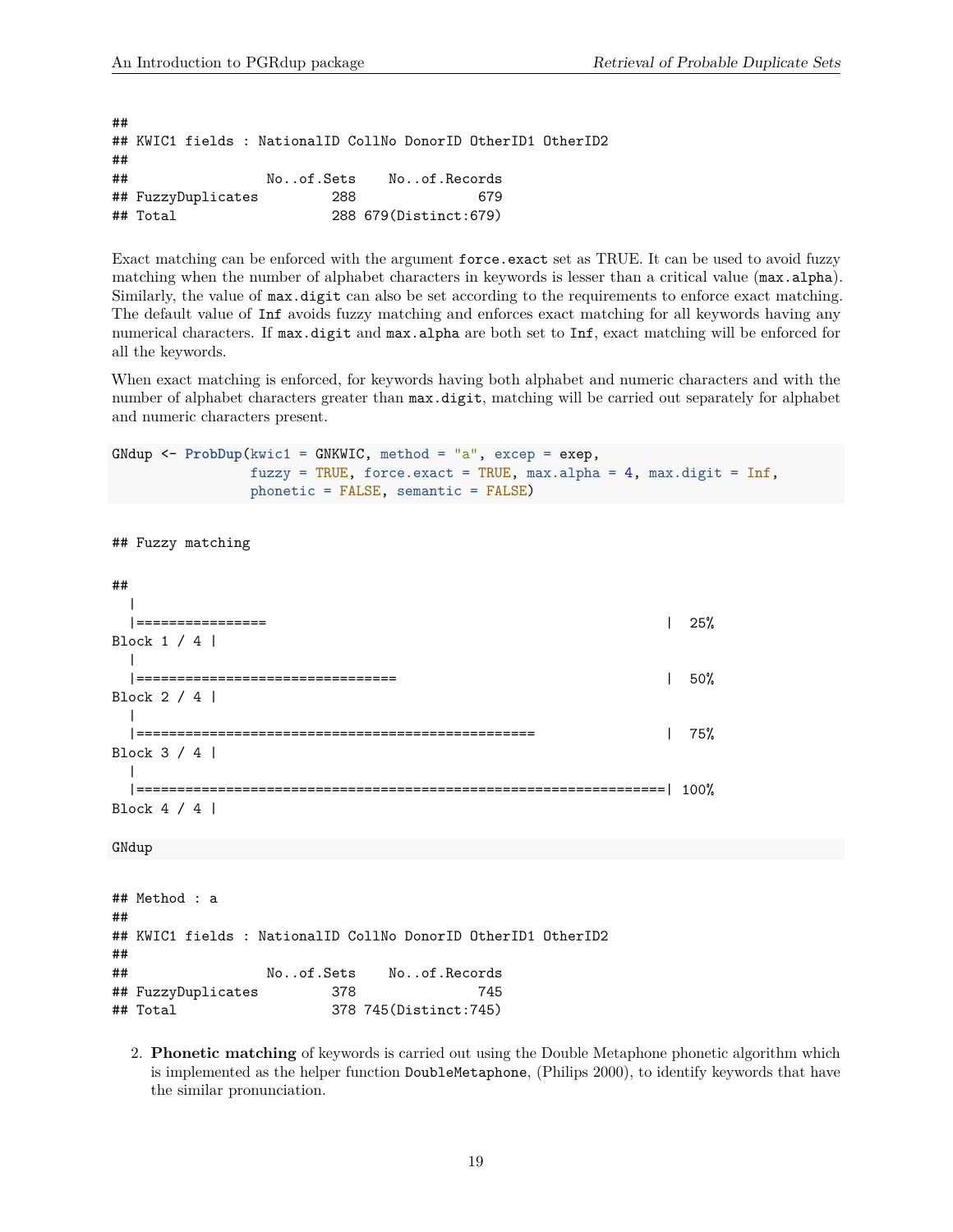```
GNdup <- ProbDup(kwic1 = GNKWIC, method = "a", excep = exep,
              fuzzy = FALSE,
              phonetic = TRUE,
              semantic = FALSE)
## Phonetic matching
##
 |
 |================ | 25%
Block 1 / 4 |
 \blacksquare|================================ | 50%
Block 2 / 4 |
 \perp|================================================= | 75%
Block 3 / 4 |
 \blacksquare|=================================================================| 100%
Block 4 / 4 |
GNdup
## Method : a
##
## KWIC1 fields : NationalID CollNo DonorID OtherID1 OtherID2
##
## No..of.Sets No..of.Records
## PhoneticDuplicates 99 260
```
Either the primary or alternate encodings can be used by specifying the encoding argument.

```
GNdup <- ProbDup(kwic1 = GNKWIC, method = "a", excep = exep,
                 fuzzy = FALSE,
                 phonetic = TRUE, encoding = "alternate",
                semantic = FALSE)
```
## Total 99 260(Distinct:260)

## Phonetic matching

## | |================ | 25% Block 1 / 4 |  $\blacksquare$ |================================ | 50% Block 2 / 4 |  $\blacksquare$ |================================================= | 75% Block 3 / 4 |  $\blacksquare$ |=================================================================| 100% Block 4 / 4 |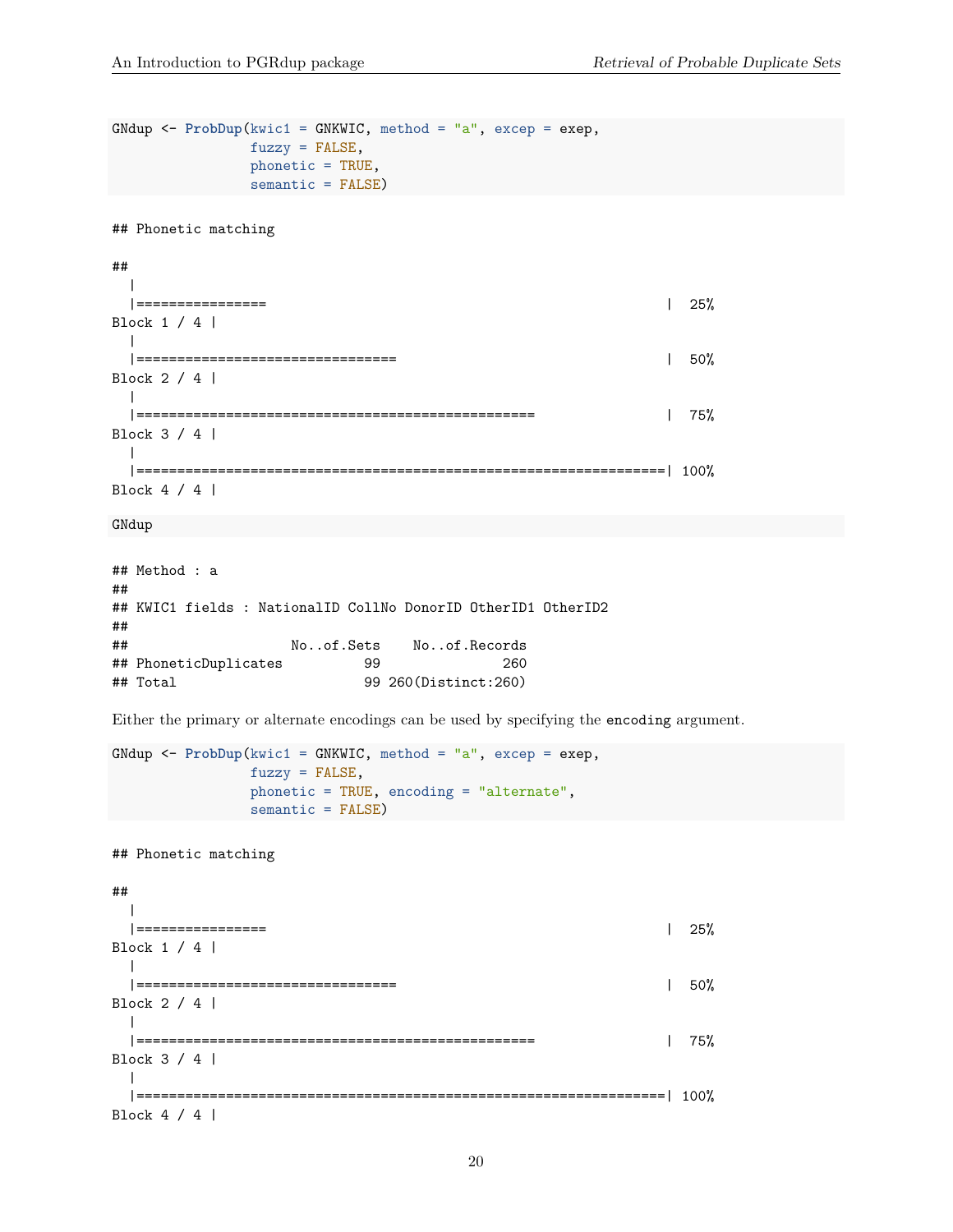GNdup

## Method : a ## ## KWIC1 fields : NationalID CollNo DonorID OtherID1 OtherID2 ## ## No..of.Sets No..of.Records ## PhoneticDuplicates 98 263 ## Total 98 263(Distinct:263)

The argument phon.min.alpha sets the limits for the number of alphabet characters to be present in a string for executing phonetic matching.

```
GNdup <- ProbDup(kwic1 = GNKWIC, method = "a", excep = exep,
                 fuzzy = FALSE,phonetic = TRUE, encoding = "alternate", phon.min.alpha = 4,
                 semantic = FALSE)
```
## Phonetic matching

```
##
 |
 |================ | 25%
Block 1 / 4 |
 \blacksquare|================================ | 50%
Block 2 / 4 |
 \blacksquare|================================================= | 75%
Block 3 / 4 |
 \blacksquare|=================================================================| 100%
Block 4 / 4 |
```
GNdup

## Method : a ## ## KWIC1 fields : NationalID CollNo DonorID OtherID1 OtherID2 ## ## No..of.Sets No..of.Records ## PhoneticDuplicates 304 451 ## Total 304 451(Distinct:451)

Similarly min.enc sets the limits for the number of characters to be present in the encoding of a keyword for phonetic matching.

```
GNdup <- ProbDup(kwic1 = GNKWIC, method = "a", excep = exep,
                 fuzzy = FALSE,
                 phonetic = TRUE, encoding = "alternate", min.enc = 4,
                 semantic = FALSE)
```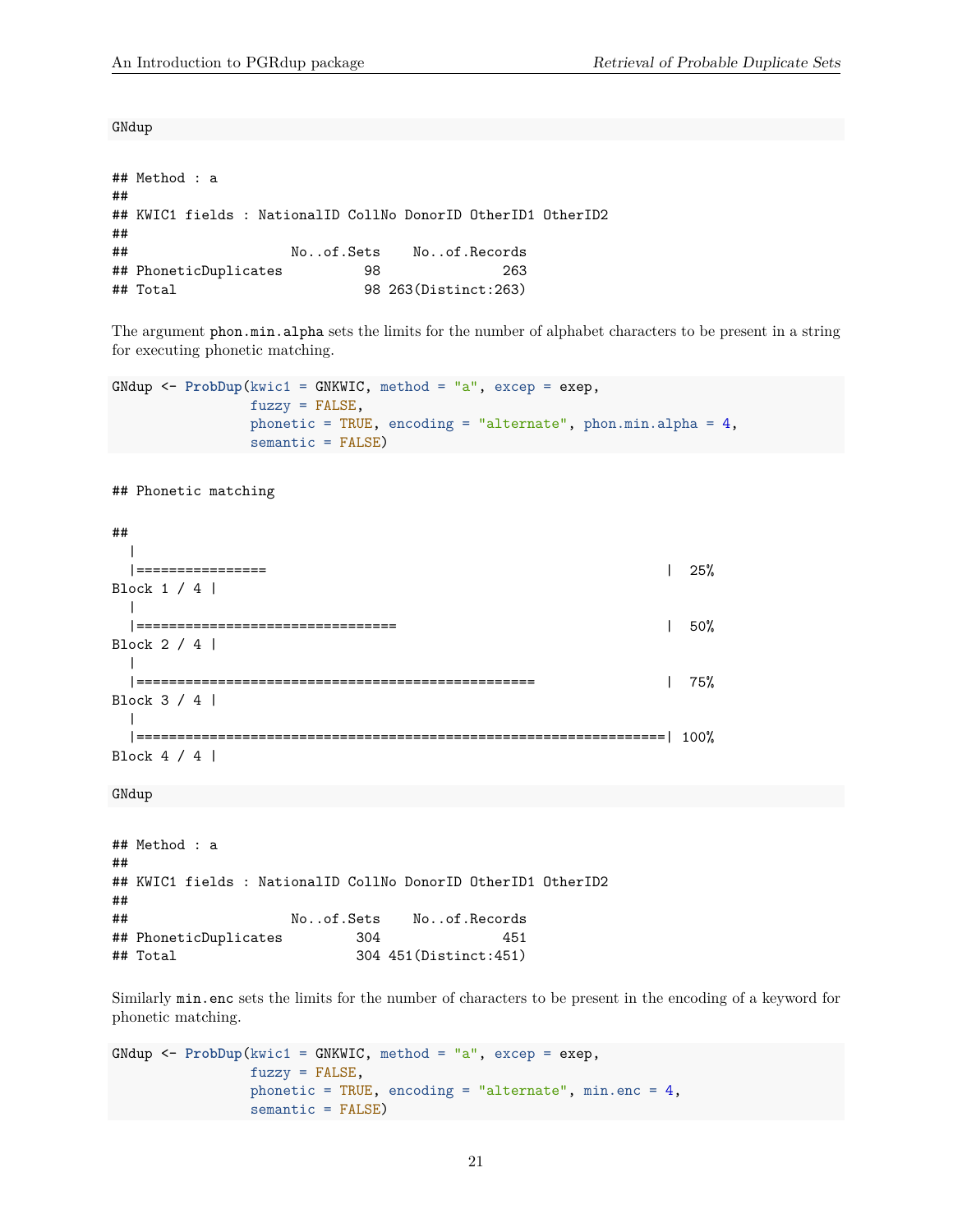## Phonetic matching

| ##                               |      |
|----------------------------------|------|
| Block 1 / 4                      | 25%  |
| Block 2 / 4                      | 50%  |
| Block 3 / 4                      | 75%  |
| =============  <br>Block $4 / 4$ | 100% |

GNdup

## Method : a ## ## KWIC1 fields : NationalID CollNo DonorID OtherID1 OtherID2 ## ## No..of.Sets No..of.Records ## PhoneticDuplicates 59 156 ## Total 59 156(Distinct:156)

3. **Semantic matching** matches keywords based on a list of accession name synonyms supplied as list with character vectors of synonym sets (synsets) to the syn argument. Synonyms in this context refers to interchangeable identifiers or names by which an accession is recognized. Multiple keywords specified as members of the same synset in syn are matched. To facilitate accurate identification of synonyms from the KWIC index, identical data standardization operations using the Merge\* and DataClean functions for both the original database fields and the synset list are recommended.

```
# Specify the synsets as a list
syn <- list(c("CHANDRA", "AH 114"), c("TG-1", "VIKRAM"))
# Clean the data in the synsets
syn <- lapply(syn, DataClean)
GNdup <- ProbDup(kwic1 = GNKWIC, method = "a", excep = exep,
              fuzzy = FALSE, phonetic = FALSE,
              semantic = TRUE, syn = syn)
## Semantic matching
##
  |
 |================ | 25%
Block 1 / 4 |
 |
 |================================ | 50%
Block 2 / 4 |
```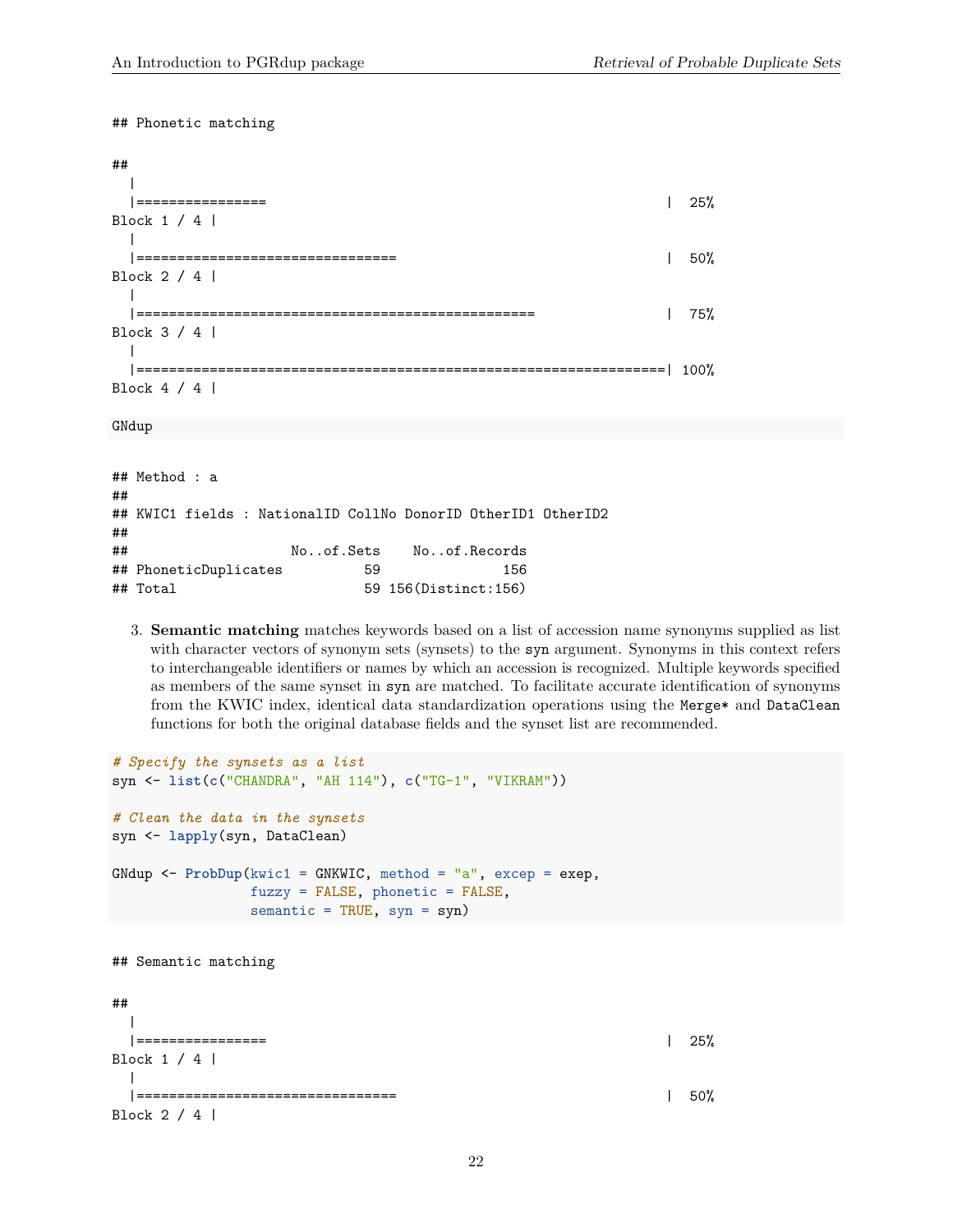```
|
        |================================================= | 75%
Block 3 / 4 |
 |
 |=================================================================| 100%
Block 4 / 4 |
GNdup
## Method : a
##
## KWIC1 fields : NationalID CollNo DonorID OtherID1 OtherID2
##
## No..of.Sets No..of.Records
## SemanticDuplicates 2 5
## Total 2 5(Distinct:5)
```
#### <span id="page-22-0"></span>**Memory and Speed Constraints**

As the number of keywords in the KWIC indexes increases, the memory consumption by the function also increases proportionally. This is due to the reason that for string matching, this function relies upon creation of a *n*×*m* matrix of all possible keyword pairs for comparison, where *n* and *m* are the number of keywords in the query and source indexes respectively. This can lead to cannot allocate vector of size... errors in case of large KWIC indexes where the comparison matrix is too large to reside in memory. In such a case, the chunksize argument can be reduced from the default 1000 to get the appropriate size of the KWIC index keyword block to be used for searching for matches at a time. However a smaller chunksize may lead to longer computation time due to the memory-time trade-off.

The progress of matching is displayed in the console as number of keyword blocks completed out of the total number of blocks, the percentage of achievement and a text-based progress bar.

In case of multi-byte characters in keywords, the speed of keyword matching is further dependent upon the useBytes argument as described in help("stringdist-encoding") for the stringdist function in the namesake [package](http://cran.r-project.org/web/packages/stringdist/index.html) (van der Loo 2014), which is made use of here for string matching.

The CPU time taken for retrieval of probable duplicate sets under different options for the arguments chunksize and useBytes can be visualized using the microbenchmark package (Fig. 3).

```
# Load example dataset
GN <- GN1000
# Specify as a vector the database fields to be used
GNfields <- c("NationalID", "CollNo", "DonorID", "OtherID1", "OtherID2")
# Clean the data
GN[GNfields] <- lapply(GN[GNfields], function(x) DataClean(x))
y1 <- list(c("Gujarat", "Dwarf"), c("Castle", "Cary"), c("Small", "Japan"),
c("Big", "Japan"), c("Mani", "Blanco"), c("Uganda", "Erect"),
c("Mota", "Company"))
y2 <- c("Dark", "Light", "Small", "Improved", "Punjab", "SAM")
y3 <- c("Local", "Bold", "Cary", "Mutant", "Runner", "Giant", "No.",
        "Bunch", "Peanut")
GN[GNfields] <- lapply(GN[GNfields],
                       function(x) MergeKW(x, y1, delim = c("space", "dash")))
```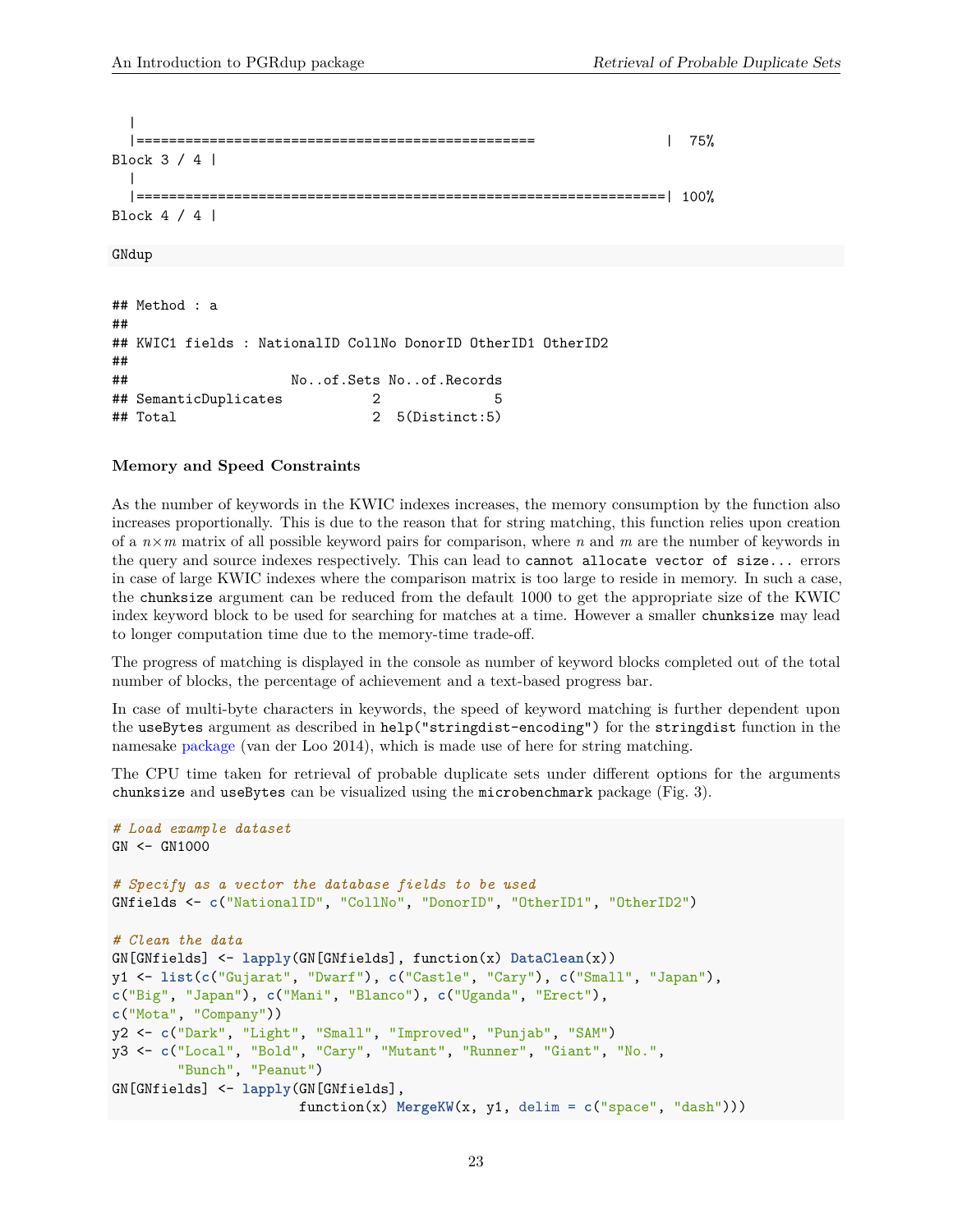```
GN[GNfields] <- lapply(GN[GNfields],
                       function(x) MergePrefix(x, y2, delim = c("space", "dash"))GN[GNfields] <- lapply(GN[GNfields],
                       function(x) MergeSuffix(x, y3, delim = c("space", "dash"))# Generate the KWIC index
GNKWIC <- KWIC(GN, GNfields)
# Specify the exceptions as a vector
exep <- c("A", "B", "BIG", "BOLD", "BUNCH", "C", "COMPANY", "CULTURE",
         "DARK", "E", "EARLY", "EC", "ERECT", "EXOTIC", "FLESH", "GROUNDNUT",
         "GUTHUKAI", "IMPROVED", "K", "KUTHUKADAL", "KUTHUKAI", "LARGE",
         "LIGHT", "LOCAL", "OF", "OVERO", "P", "PEANUT", "PURPLE", "R",
         "RED", "RUNNER", "S1", "SAM", "SMALL", "SPANISH", "TAN", "TYPE",
         "U", "VALENCIA", "VIRGINIA", "WHITE")
# Specify the synsets as a list
syn <- list(c("CHANDRA", "AH 114"), c("TG-1", "VIKRAM"))
syn <- lapply(syn, DataClean)
library(microbenchmark)
timings <- microbenchmark(
  # Fetch duplicate sets with default chunk.size
 t1 = Probability(kwic1 = GNKWIC, method = "a", except = except,chunksize = 1000, useBytes = TRUE,
                                     fuzzy = TRUE, phonetic = TRUE,semantic = TRUE, syn = syn,
  # Fetch duplicate sets chunk.size 2000
  t2 = ProbDup(kwic1 = GNKWIC, method = "a", excep = exep,
                                    chunksize = 2000, useBytes = TRUE,
                                     fuzzy = TRUE, phonetic = TRUE,semantic = TRUE, syn = syn,
  # Fetch duplicate sets chunk.size 100
  t3 = ProbDup(kwic1 = GNKWIC, method = "a", except = except,chunksize = 100, useBytes = TRUE,
                                     fuzzy = TRUE, phonetic = TRUE,semantic = TRUE, syn = syn),# Fetch duplicate sets useBytes = FALSE
 t4 = ProbDup(kwic1 = GNKWIC, method = "a", excep = exep,
                                     chunksize = 1000, useBytes = FALSE,
                                     fuzzy = TRUE, phonetic = TRUE,
                                     semantic = TRUE, syn = syn,
\tt times = 10boxplot(timings, col = c("#1B9E77", "#D95F02", "#7570B3", "#E7298A"))
```

```
legend("topright", c("t1 : chunksize = 1000,\n m \text{useBytes} = T (default)\n","t2 : chunksize = 2000 \ln useBytes = T\ln",
         "t3 : chunksize = 500, \n useBytes = T\ n",
         "t4 : chunksize = 1000 \ldots useBytes = F \n\cdot),
      bty = "n", cex = 0.6)
```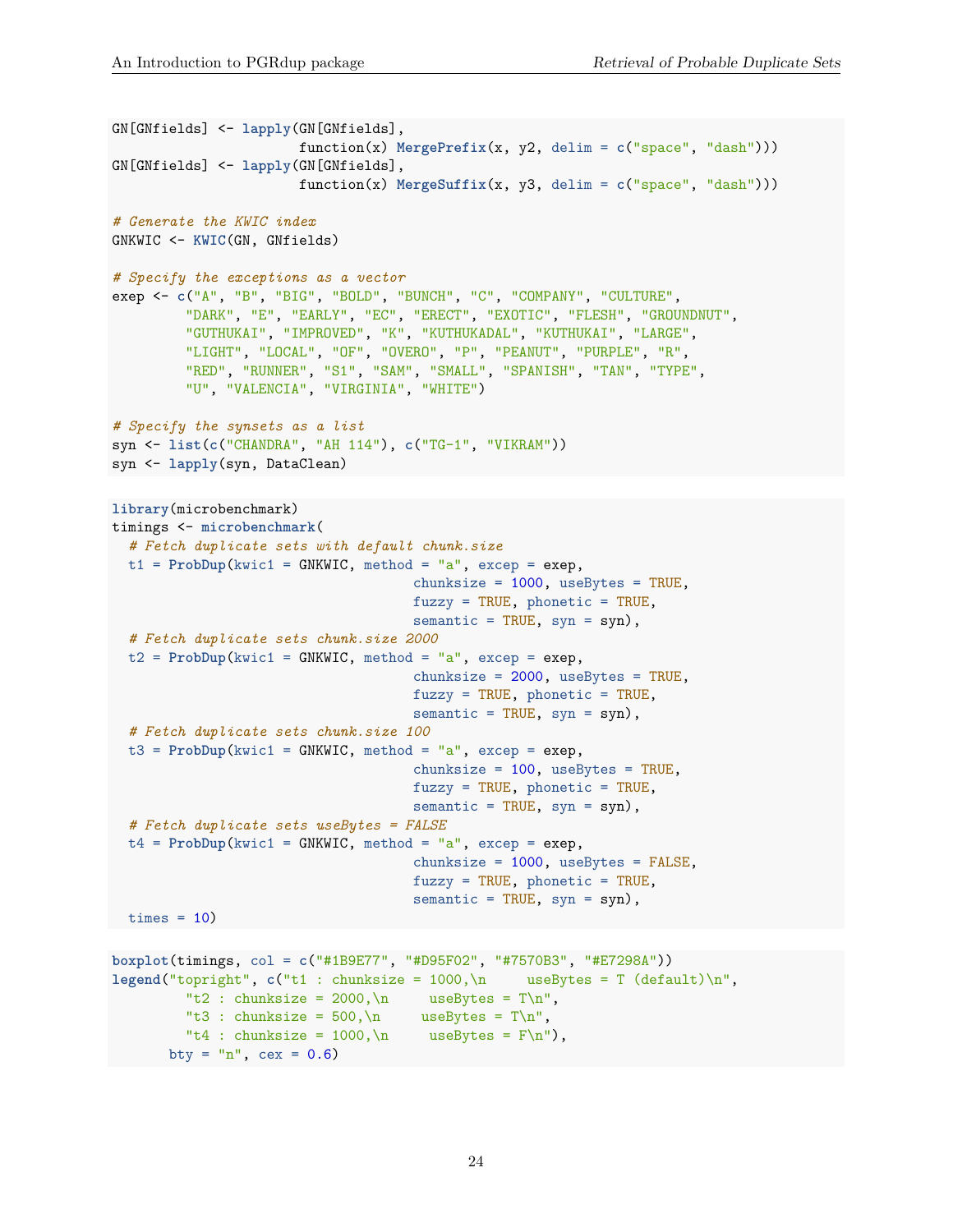

**Fig. 3.** CPU time with different ProbDup arguments estimated using the microbenchmark package.

### <span id="page-24-0"></span>**Set Review, Modification and Validation**

The initially retrieved sets may be intersecting with each other because there might exist accessions which occur in more than duplicate set. Disjoint sets can be generated by merging such overlapping sets using the function DisProbDup.

Disjoint sets are retrieved either individually for each type of probable duplicate sets or considering all type of sets simultaneously. In case of the latter, the disjoint of all the type of sets alone are returned in the output as an additional data frame DisjointDupicates in an object of class ProbDup.

```
# Load example dataset
GN <- GN1000
# Specify as a vector the database fields to be used
GNfields <- c("NationalID", "CollNo", "DonorID", "OtherID1", "OtherID2")
# Clean the data
GN[GNfields] <- lapply(GN[GNfields], function(x) DataClean(x))
y1 <- list(c("Gujarat", "Dwarf"), c("Castle", "Cary"), c("Small", "Japan"),
c("Big", "Japan"), c("Mani", "Blanco"), c("Uganda", "Erect"),
c("Mota", "Company"))
y2 <- c("Dark", "Light", "Small", "Improved", "Punjab", "SAM")
y3 <- c("Local", "Bold", "Cary", "Mutant", "Runner", "Giant", "No.",
        "Bunch", "Peanut")
```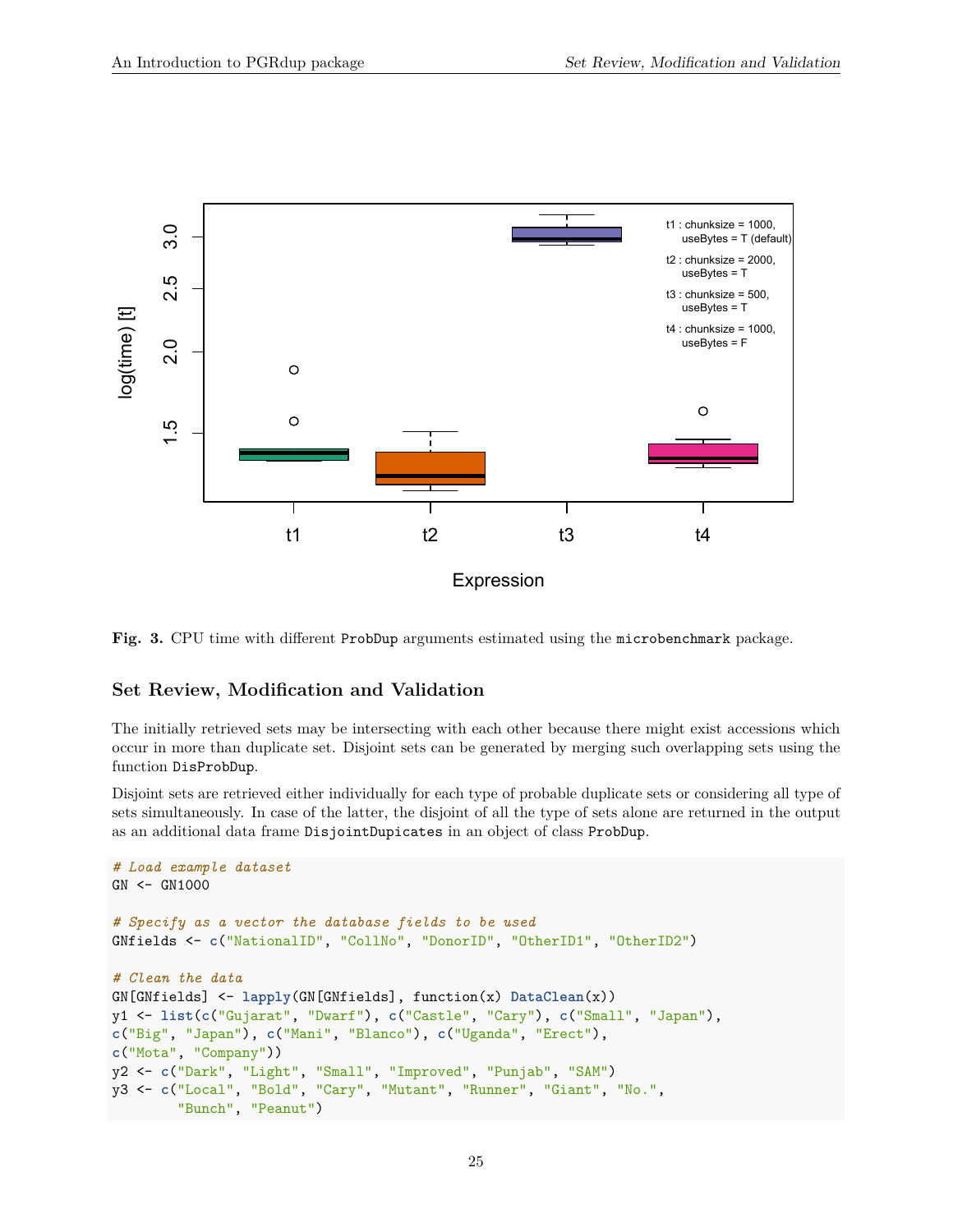```
GN[GNfields] <- lapply(GN[GNfields],
                    function(x) MergeKW(x, y1, delim = c("space", "dash")))
GN[GNfields] <- lapply(GN[GNfields],
                    function(x) MergePrefix(x, y2, delim = c("space", "dash")))
GN[GNfields] <- lapply(GN[GNfields],
                    function(x) MergeSuffix(x, y3, delim = c("space", "dash")))
# Generate KWIC index
GNKWIC <- KWIC(GN, GNfields)
# Specify the exceptions as a vector
exep <- c("A", "B", "BIG", "BOLD", "BUNCH", "C", "COMPANY", "CULTURE",
        "DARK", "E", "EARLY", "EC", "ERECT", "EXOTIC", "FLESH", "GROUNDNUT",
        "GUTHUKAI", "IMPROVED", "K", "KUTHUKADAL", "KUTHUKAI", "LARGE",
        "LIGHT", "LOCAL", "OF", "OVERO", "P", "PEANUT", "PURPLE", "R",
        "RED", "RUNNER", "S1", "SAM", "SMALL", "SPANISH", "TAN", "TYPE",
        "U", "VALENCIA", "VIRGINIA", "WHITE")
# Specify the synsets as a list
syn <- list(c("CHANDRA", "AH114"), c("TG1", "VIKRAM"))
# Fetch probable duplicate sets
GNdup <- ProbDup(kwic1 = GNKWIC, method = "a", excep = exep, fuzzy = TRUE,
               phonetic = TRUE, encoding = "primary",
               semantic = TRUE, syn = syn)
# Initial number of sets
GNdup
## Method : a
##
## KWIC1 fields : NationalID CollNo DonorID OtherID1 OtherID2
##
## No..of.Sets No..of.Records
## FuzzyDuplicates 378 745
## PhoneticDuplicates 99 260
## SemanticDuplicates 2 5
## Total 479 1010(Distinct:762)
# Get disjoint probable duplicate sets of each kind
disGNdup1 <- DisProbDup(GNdup, combine = NULL)
# # Number of sets after combining intersecting sets
disGNdup1
## Method : a
##
## KWIC1 fields : NationalID CollNo DonorID OtherID1 OtherID2
##
## No..of.Sets No..of.Records
## FuzzyDuplicates 181 745
## PhoneticDuplicates 80 260
## SemanticDuplicates 2 5
## Total 263 1010(Distinct:762)
```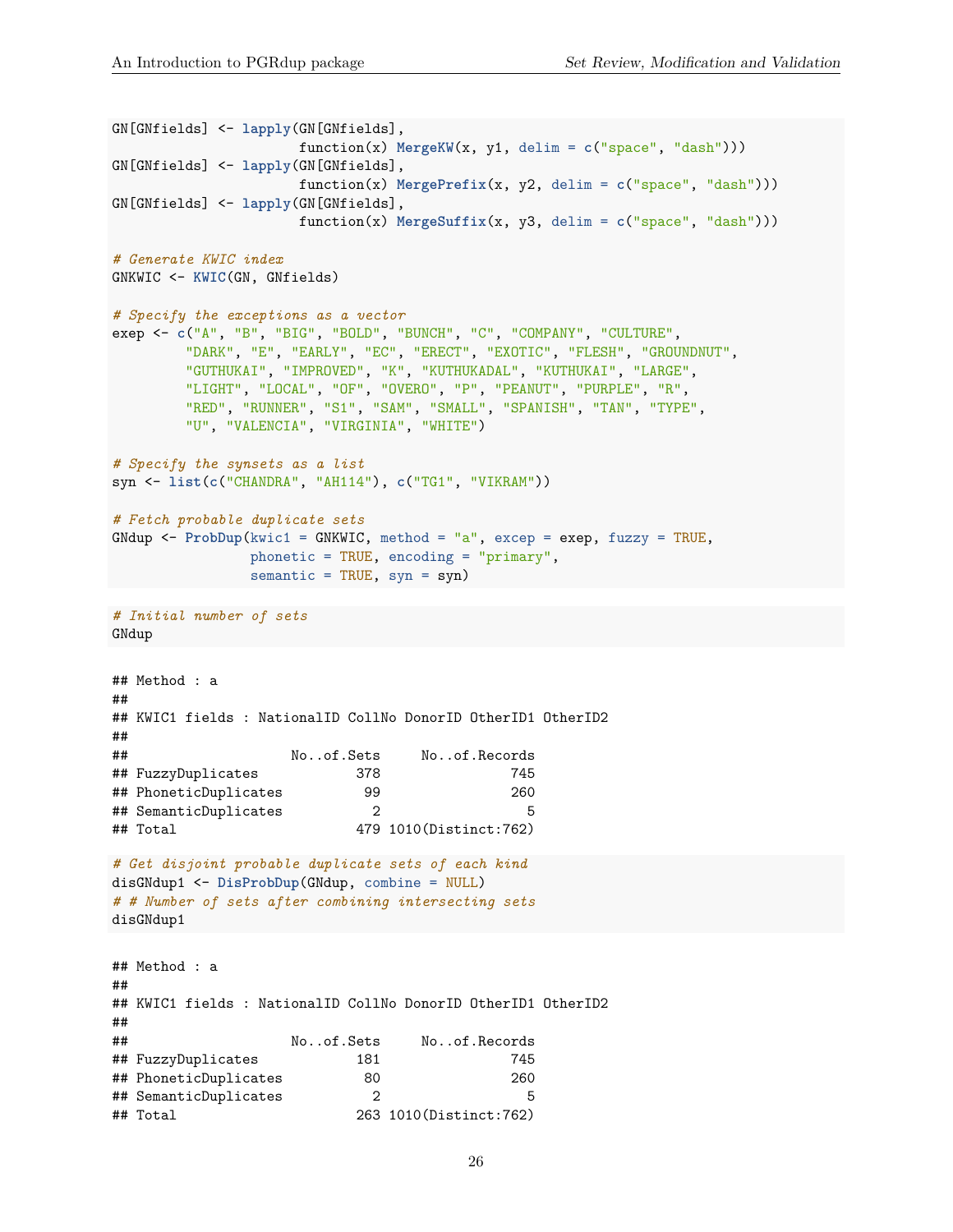```
# Get disjoint probable duplicate sets combining all the kinds of sets
disGNdup2 <- DisProbDup(GNdup, combine = c("F", "P", "S"))
# Number of sets after combining intersecting sets
disGNdup2
## Method : a
##
## KWIC1 fields : NationalID CollNo DonorID OtherID1 OtherID2
##
## No..of.Sets No..of.Records
## DisjointDupicates 167 762
```
## Total 167 762(Distinct:762)

Once duplicate sets are retrieved they can be validated by manual clerical review by comparing with original PGR passport database(s) using the ReviewProbDup function. This function helps to retrieve PGR passport information associated with fuzzy, phonetic or semantic probable duplicate sets in an object of class ProbDup from the original databases(s) from which they were identified. The original information of accessions comprising a set, which have not been subjected to data standardization can be compared under manual clerical review for the validation of the set. By default only the fields(columns) which were used initially for creation of the KWIC indexes using the KWIC function are retrieved. Additional fields(columns) if necessary can be specified using the extra.db1 and extra.db2 arguments.

When any primary ID/key records in the fuzzy, phonetic or semantic duplicate sets are found to be missing from the original databases specified in db1 and db2, then they are ignored and only the matching records are considered for retrieving the information with a warning.

This may be due to data standardization of the primary ID/key field using the function DataClean before creation of the KWIC index and subsequent identification of probable duplicate sets. In such a case, it is recommended to use an identical data standardization operation on the primary ID/key field of databases specified in db1 and db2 before running this function.

With  $R \leq v3.0.2$ , due to copying of named objects by list(), Invalid .internal.selfref detected and fixed... warning can appear, which may be safely ignored.

The output data frame can be subjected to clerical review either after exporting into an external spreadsheet using write.csv function or by using the edit function.

The column DEL can be used to indicate whether a record has to be deleted from a set or not. Y indicates "Yes", and the default N indicates "No".

The column SPLIT similarly can be used to indicate whether a record in a set has to be branched into a new set. A set of identical integers in this column other than the default 0 can be used to indicate that they are to be removed and assembled into a new set.

```
# Load the original database and clean the Primary ID/key field
GN1000 <- GN1000
GN1000$NationalID <- DataClean(GN1000$NationalID)
# Get the data frame for reviewing the duplicate sets identified
RevGNdup <- ReviewProbDup(pdup = disGNdup1, db1 = GN1000,
                          extra.db1 = c("SourceCountry", "TransferYear"),
                          max.count = 30, insert.blanks = TRUE)
```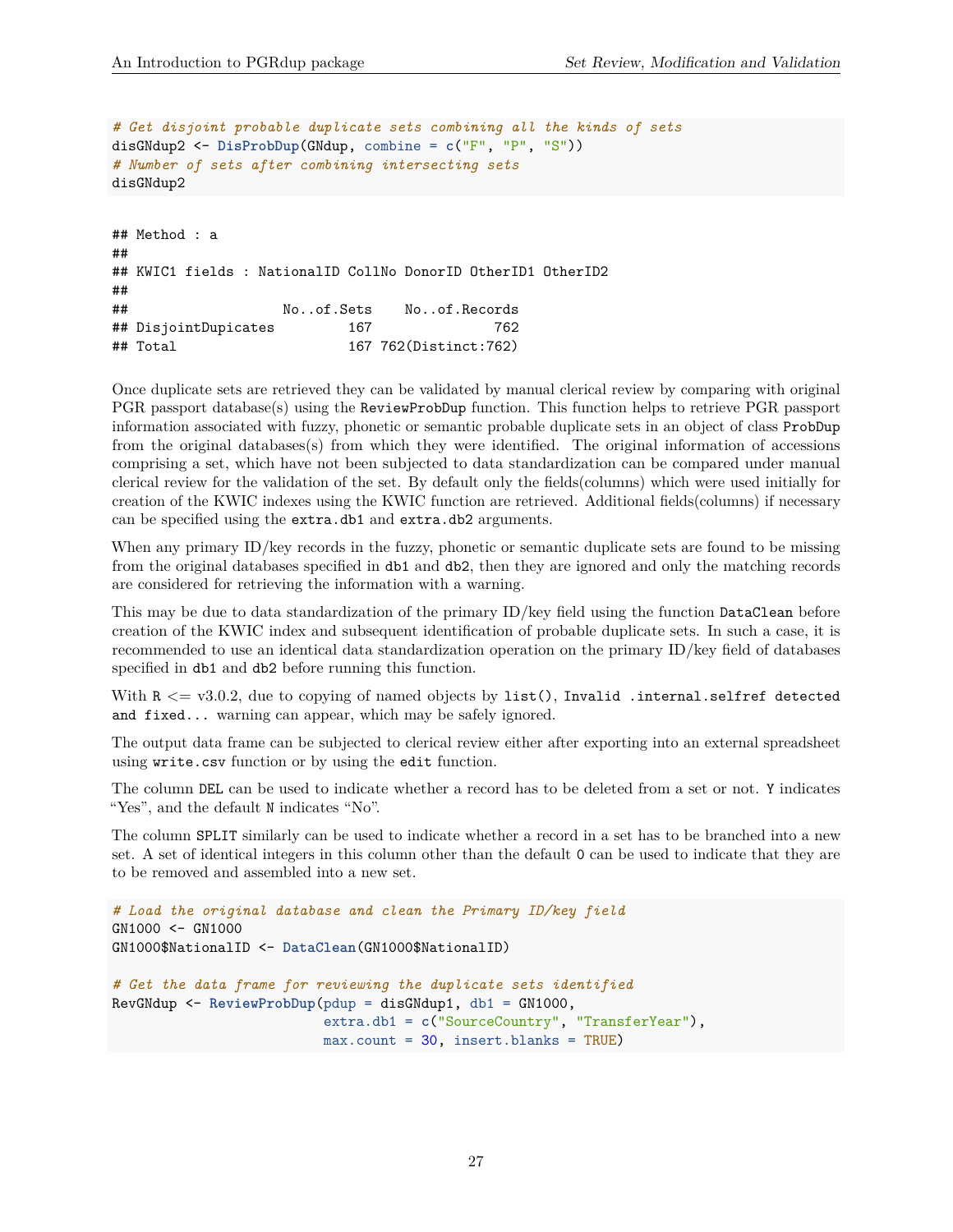**head**(RevGNdup)

| ##     |                   |            |            | SET_NO TYPE K[a] PRIM_ID                       |            |       |                    |            | IDKW DEL SPLIT COUNT |            |
|--------|-------------------|------------|------------|------------------------------------------------|------------|-------|--------------------|------------|----------------------|------------|
| ## 1   |                   |            |            | 1 F [K1] EC100277 [K1]EC100277:U44712 N        |            |       |                    |            | $\mathbf 0$          | 3          |
|        | ##2               |            |            | 1 F [K1] EC21118 [K1]EC21118:U44712 N          |            |       |                    |            | $\mathbf 0$          | 3          |
|        | ## 3              |            |            | 1 F [K1] IC494796 [K1] IC494796:U44712 N       |            |       |                    |            | $\mathbf 0$          | 3          |
| ## $4$ | NA                |            | $<$ NA $>$ | $<$ NA $>$                                     |            |       |                    |            | $<$ NA> $<$ NA> NA   | NA         |
| ## 5   |                   |            |            | 1 P [K1] EC100713 [K1]EC100713:STARR N 0       |            |       |                    |            |                      | 14         |
| ## 6   |                   |            |            | 1 P [K1] EC106985 [K1] EC106985: STARR N 0     |            |       |                    |            |                      | 14         |
| ##     | K1 NationalID     |            |            | K1_CollNo K1_DonorID K1_OtherID1               |            |       |                    |            |                      |            |
| ## 1   |                   |            |            | EC100277 Shulamith/NRCG-14555 ICG-4709         |            |       |                    |            |                      |            |
|        |                   |            |            | ## 2 EC21118 U 4-47-12; EC 21118; UKA ICG3265  |            |       |                    |            |                      |            |
|        | ## 3 IC494796     |            |            |                                                |            |       | U-4-47-12 ICG-6890 |            |                      |            |
| ##4    |                   | $<$ NA $>$ |            |                                                |            |       | $<$ NA $>$         | $<$ NA $>$ |                      | $<$ NA $>$ |
|        | ## 5 EC100713     |            |            |                                                |            |       | EC 100713; ICG5296 |            |                      |            |
| ## 6   |                   | EC106985   |            |                                                |            | Starr | ICG3479            |            |                      |            |
| ##     |                   |            |            | K1_0therID2 K1X_SourceCountry K1X_TransferYear |            |       |                    |            |                      |            |
| ## 1   |                   | U4-47-12   |            |                                                | Israel     |       |                    |            | 2014                 |            |
|        | ## 2 U44712 U K A |            |            |                                                | Australia  |       |                    |            | 1989                 |            |
| ## 3   |                   | U44712     |            |                                                | Unknown    |       |                    | 2010       |                      |            |
| ##4    |                   | $<$ NA $>$ |            |                                                | $<$ NA $>$ |       |                    |            | NA                   |            |
|        |                   |            |            | ## 5 STARR United States of America            |            |       |                    | 2004       |                      |            |
| ## 6   |                   |            |            | United States of America                       |            |       |                    |            | 2001                 |            |

```
# Examine and review the duplicate sets using edit function
RevGNdup <- edit(RevGNdup)
```

```
# OR examine and review the duplicate sets after exporting them as a csv file
write.csv(file="Duplicate sets for review.csv", x=RevGNdup)
```
After clerical review, the data frame created using the function ReviewProbDup from an object of class ProbDup can be reconstituted back to the same object after the review using the function ReconstructProbDup.

The instructions for modifying the sets entered in the appropriate format in the columns DEL and SPLIT during clerical review are taken into account for reconstituting the probable duplicate sets. Any records with Y in column DEL are deleted and records with identical integers in the column SPLIT other than the default 0 are reassembled into a new set.

```
# The original set data
subset(RevGNdup, SET_NO==13 & TYPE=="P", select= c(IDKW, DEL, SPLIT))
## IDKW DEL SPLIT
## 111 [K1]EC38607:MANFREDI1 N 0
## 112 [K1]EC420966:MANFREDI N 0
## 113 [K1]EC42549:MANFREDI68 N 0
## 114 [K1]EC42550:MANFRED1 N 0
## 115 [K1]EC552714:CHAMPAQUI, [K1]EC552714:MANFREDI N 0
## 116 [K1]EC573128:MANFREDI84 N 0
## 117 [K1] IC304523: CHAMPAGUE, [K1] IC304523: MANFREDI N 0
```
*# Make dummy changes to the set for illustration* RevGNdup[**c**(113, 116), 6] <- "Y"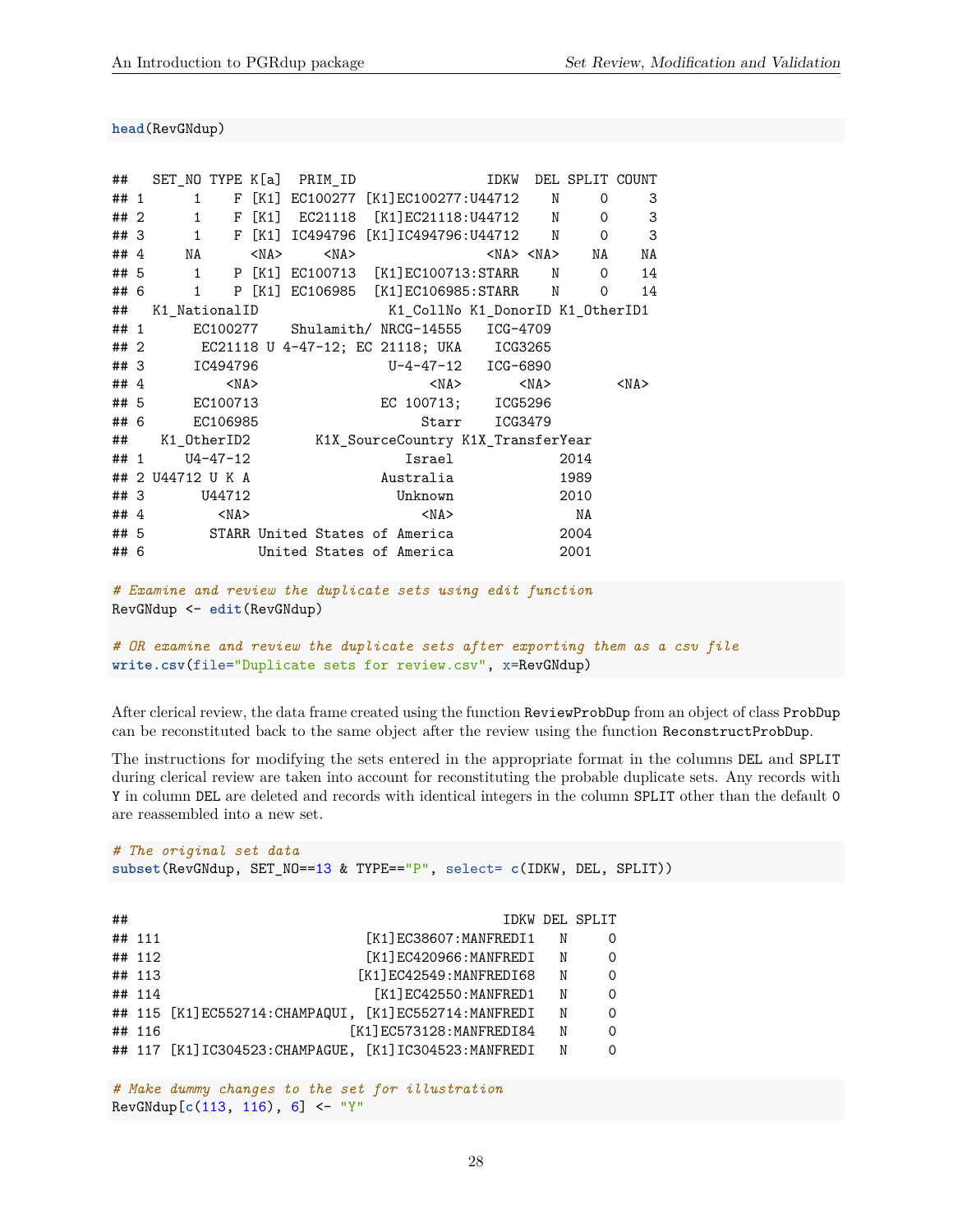```
RevGNdup[c(111, 114), 7] <- 1
RevGNdup[c(112, 115, 117), 7] <- 2
# The instruction for modification in columns DEL and SPLIT
subset(RevGNdup, SET_NO==13 & TYPE=="P", select= c(IDKW, DEL, SPLIT))
## IDKW DEL SPLIT
## 111 [K1]EC38607:MANFREDI1 N 1
## 112 [K1]EC420966:MANFREDI N 2
## 113 [K1]EC42549:MANFREDI68 Y 0
## 114 [K1]EC42550:MANFRED1 N 1
## 115 [K1]EC552714:CHAMPAQUI, [K1]EC552714:MANFREDI N 2
## 116 [K1]EC573128:MANFREDI84 Y 0
## 117 [K1] IC304523: CHAMPAGUE, [K1] IC304523: MANFREDI N 2
# Reconstruct ProDup object
GNdup2 <- ReconstructProbDup(RevGNdup)
# Initial no. of sets
disGNdup1
## Method : a
##
## KWIC1 fields : NationalID CollNo DonorID OtherID1 OtherID2
##
## No..of.Sets No..of.Records
## FuzzyDuplicates 181 745
## PhoneticDuplicates 80 260
## SemanticDuplicates 2 5
## Total 263 1010(Distinct:762)
# No. of sets after modifications
GNdup2
## Method : a
##
## KWIC1 fields : NationalID CollNo DonorID OtherID1 OtherID2
##
## No..of.Sets No..of.Records
## FuzzyDuplicates 180 523
```
<span id="page-28-0"></span>**Other functions**

## PhoneticDuplicates 81 258 ## SemanticDuplicates 2 5 ## Total 263 786(Distinct:674)

The ProbDup object is a list of data frames of different kinds of probable duplicate sets *viz*- FuzzyDuplicates, PhoneticDuplicates, SemanticDuplicates and DisjointDuplicates. Each row of the component data frame will have information of a set, the type of set, the set members as well as the keywords based on which the set was formed. This data can be reshaped into long form using the function ParseProbDup. This function which will transform a ProbDup object into a single data frame.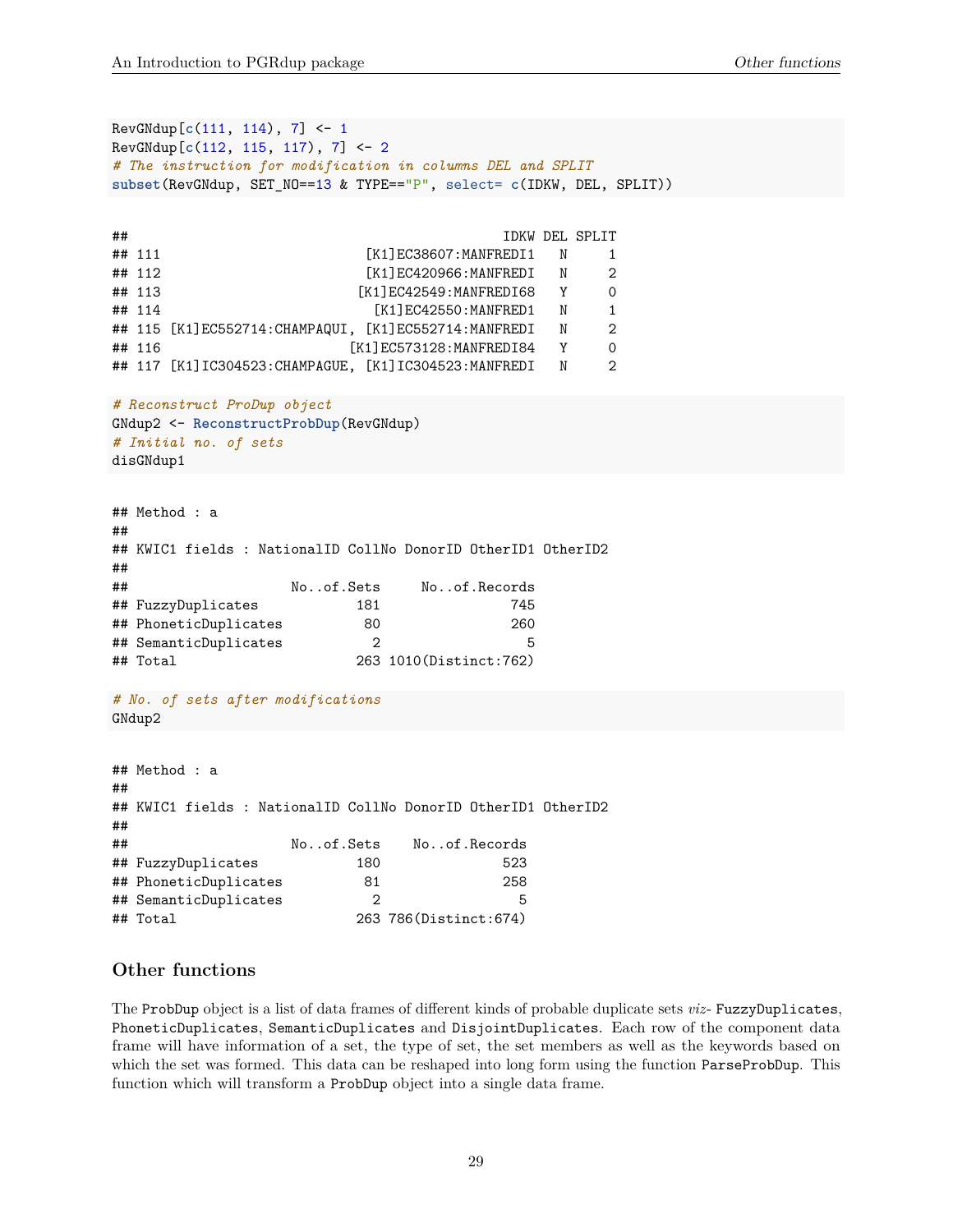```
# Convert 'ProbDup' object to a long form data frame of sets
GNdupParsed <- ParseProbDup(GNdup)
head(GNdupParsed)
```

| ##     |               |           | SET NO TYPE K PRIM_ID |                                       | IDKW COUNT |
|--------|---------------|-----------|-----------------------|---------------------------------------|------------|
| ## 1   |               |           |                       | F [K1] EC100277 [K1] EC100277: U44712 | 3          |
| ## 2   | $\mathbf{1}$  |           |                       | F [K1] EC21118 [K1]EC21118:U44712     | -3         |
| ## 3   | $\mathbf{1}$  |           |                       | F [K1] IC494796 [K1] IC494796:U44712  | 3          |
| ## $4$ | ΝA            | <na></na> | <na></na>             | $<$ NA $>$                            | ΝA         |
| ## 5   | 2             |           | F [K1] EC100280       | [K1]EC100280:NC5                      | - 3        |
| ## 6   | $\mathcal{P}$ |           | F [K1] EC100721       | [K1]EC100721:NC5                      | 3          |

The prefix K\* here indicates the KWIC index of origin. This is useful in ascertaining the database of origin of the accessions when method "b" or "c" was used to create the input ProbDup object.

Once the sets are reviewed and modified, the validated set data fields from the ProbDup object can be added to the original PGR passport database using the function AddProbDup. The associated data fields such as SET\_NO, ID and IDKW are added based on the PRIM\_ID field(column).

```
# Loading original database
GN2 <- GN1000
# Add the duplicates set data to the original database
GNwithdup <- AddProbDup(pdup = GNdup, db = GN2, addto = "I")
```
In case more than one KWIC index was used to generate the object of class ProbDup, the argument addto can be used to specify to which database the data fields are to be added. The default "I" indicates the database from which the first KWIC index was created and "II" indicates the database from which the second index was created.

The function SplitProbDup can be used to split an object of class ProbDup into two on the basis of set counts. This is useful for reviewing separately the sets with larger set counts.

```
# Load PGR passport database
GN <- GN1000
# Specify as a vector the database fields to be used
GNfields <- c("NationalID", "CollNo", "DonorID", "OtherID1", "OtherID2")
# Clean the data
GN[GNfields] <- lapply(GN[GNfields], function(x) DataClean(x))
y1 <- list(c("Gujarat", "Dwarf"), c("Castle", "Cary"), c("Small", "Japan"),
c("Big", "Japan"), c("Mani", "Blanco"), c("Uganda", "Erect"),
c("Mota", "Company"))
y2 <- c("Dark", "Light", "Small", "Improved", "Punjab", "SAM")
y3 <- c("Local", "Bold", "Cary", "Mutant", "Runner", "Giant", "No.",
        "Bunch", "Peanut")
GN[GNfields] <- lapply(GN[GNfields],
                       function(x) MergeKW(x, y1, delim = c("space", "dash"))GN[GNfields] <- lapply(GN[GNfields],
                       function(x) MergePrefix(x, y2, delim = c("space", "dash")))
GN[GNfields] <- lapply(GN[GNfields],
                       function(x) MergeSuffix(x, y3, delim = c("space", "dash")))
```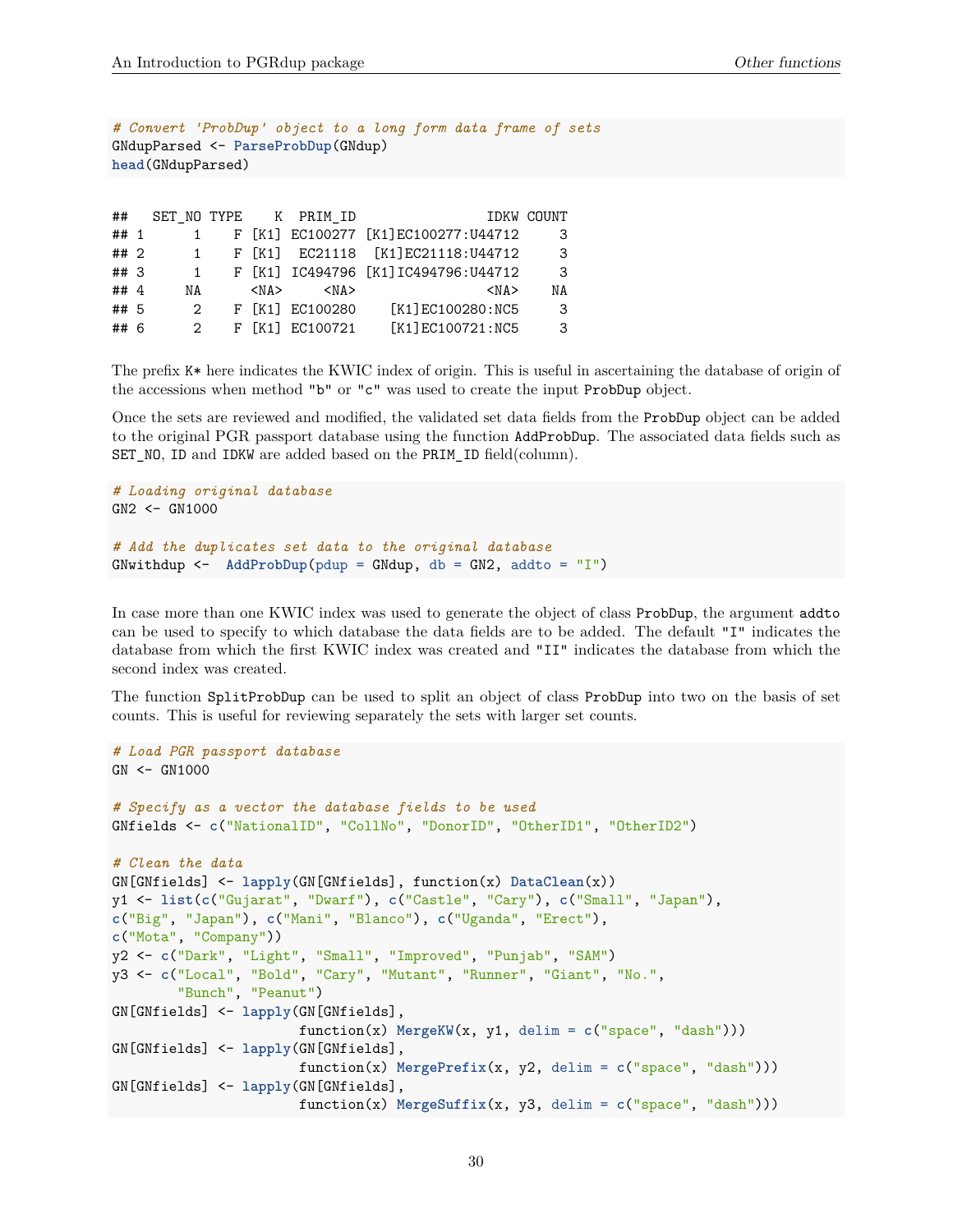```
# Generate KWIC index
GNKWIC <- KWIC(GN, GNfields)
# Specify the exceptions as a vector
exep <- c("A", "B", "BIG", "BOLD", "BUNCH", "C", "COMPANY", "CULTURE",
         "DARK", "E", "EARLY", "EC", "ERECT", "EXOTIC", "FLESH", "GROUNDNUT",
         "GUTHUKAI", "IMPROVED", "K", "KUTHUKADAL", "KUTHUKAI", "LARGE",
         "LIGHT", "LOCAL", "OF", "OVERO", "P", "PEANUT", "PURPLE", "R",
         "RED", "RUNNER", "S1", "SAM", "SMALL", "SPANISH", "TAN", "TYPE",
         "U", "VALENCIA", "VIRGINIA", "WHITE")
# Specify the synsets as a list
syn <- list(c("CHANDRA", "AH114"), c("TG1", "VIKRAM"))
# Fetch probable duplicate sets
GNdup <- ProbDup(kwic1 = GNKWIC, method = "a", excep = exep, fuzzy = TRUE,
                 phonetic = TRUE, encoding = "primary",
                 semantic = TRUE, syn = syn)
# Split the probable duplicate sets
GNdupSplit <- SplitProbDup(GNdup, splitat = c(10, 10, 10))
GNdupSplit[[1]]
```

```
## Method : a
##
## KWIC1 fields : NationalID CollNo DonorID OtherID1 OtherID2
##
## No..of.Sets No..of.Records
## FuzzyDuplicates 338 744
## PhoneticDuplicates 99 260
## SemanticDuplicates 2 5
## Total 439 1009(Distinct:762)
```
GNdupSplit[[3]]

```
## Method : a
##
## KWIC1 fields : NationalID CollNo DonorID OtherID1 OtherID2
##
## No..of.Sets No..of.Records
## FuzzyDuplicates 40 136
## Total 40 136(Distinct:136)
```
Alternatively, two different ProbDup objects can be merged together using the function MergeProbDup.

```
GNdupMerged <- MergeProbDup(GNdupSplit[[1]], GNdupSplit[[3]])
GNdupMerged
```
## Method : a ## ## KWIC1 fields : NationalID CollNo DonorID OtherID1 OtherID2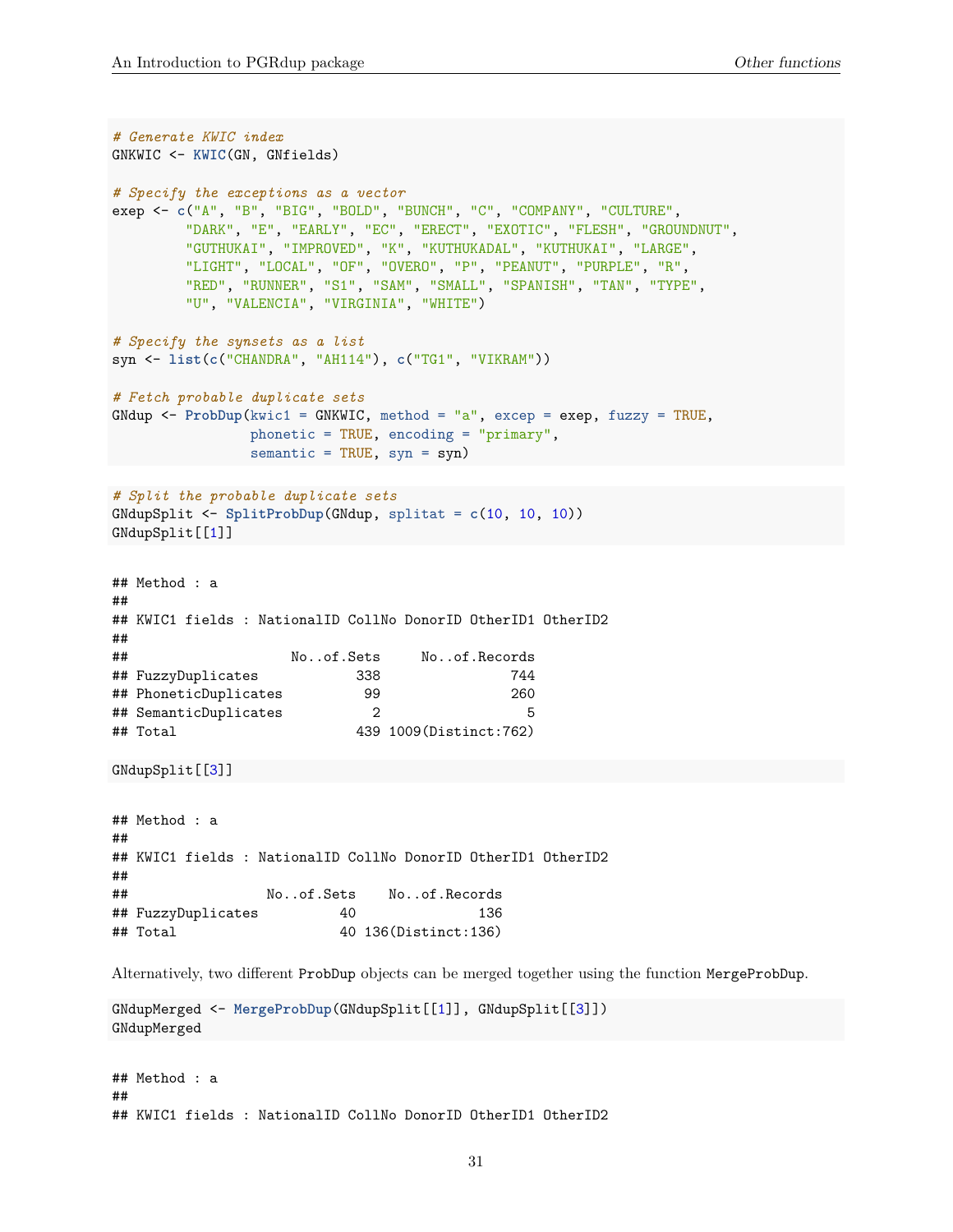| ## |                       |           |                          |
|----|-----------------------|-----------|--------------------------|
| ## |                       | Noof.Sets | Noof.Records             |
|    | ## FuzzyDuplicates    | 378       | 745                      |
|    | ## PhoneticDuplicates | 99        | 260                      |
|    | ## SemanticDuplicates | 2         | 5                        |
|    | ## Total              |           | 479 1010 (Distinct: 762) |

The summary of accessions according to a grouping factor field(column) in the original database(s) within the probable duplicate sets retrieved in a ProbDup object can be visualized by the ViewProbDup function. The resulting plot can be used to examine the extent of probable duplication within and between groups of accessions records.

```
# Load PGR passport databases
GN1 <- GN1000[!grepl("^ICG", GN1000$DonorID), ]
GN1$DonorID <- NULL
GN2 <- GN1000[grepl("^ICG", GN1000$DonorID), ]
GN2 <- GN2[!grepl("S", GN2$DonorID), ]
GN2$NationalID <- NULL
GN1$SourceCountry <- toupper(GN1$SourceCountry)
GN2$SourceCountry <- toupper(GN2$SourceCountry)
GN1$SourceCountry <- gsub("UNITED STATES OF AMERICA", "USA", GN1$SourceCountry)
GN2$SourceCountry <- gsub("UNITED STATES OF AMERICA", "USA", GN2$SourceCountry)
# Specify as a vector the database fields to be used
GN1fields <- c("NationalID", "CollNo", "OtherID1", "OtherID2")
GN2fields <- c("DonorID", "CollNo", "OtherID1", "OtherID2")
# Clean the data
GN1[GN1fields] <- lapply(GN1[GN1fields], function(x) DataClean(x))
GN2[GN2fields] <- lapply(GN2[GN2fields], function(x) DataClean(x))
y1 <- list(c("Gujarat", "Dwarf"), c("Castle", "Cary"), c("Small", "Japan"),
           c("Big", "Japan"), c("Mani", "Blanco"), c("Uganda", "Erect"),
           c("Mota", "Company"))
y2 <- c("Dark", "Light", "Small", "Improved", "Punjab", "SAM")
y3 <- c("Local", "Bold", "Cary", "Mutant", "Runner", "Giant", "No.",
        "Bunch", "Peanut")
GN1[GN1fields] <- lapply(GN1[GN1fields],
                         function(x) MergeKW(x, y1, delim = c("space", "dash")))
GN1[GN1fields] <- lapply(GN1[GN1fields],
                         function(x) MergePrefix(x, y2, delim = c("space", "dash")))
GN1[GN1fields] <- lapply(GN1[GN1fields],
                         function(x) MergeSuffix(x, y3, delim = c("space", "dash")))
GN2[GN2fields] <- lapply(GN2[GN2fields],
                         function(x) MergeKW(x, y1, delim = c("space", "dash")))
GN2[GN2fields] <- lapply(GN2[GN2fields],
                         function(x) MergePrefix(x, y2, delim = c("space", "dash")))
GN2[GN2fields] <- lapply(GN2[GN2fields],
                         function(x) MergeSuffix(x, y3, delim = c("space", "dash")))
# Remove duplicated DonorID records in GN2
GN2 <- GN2[!duplicated(GN2$DonorID), ]
```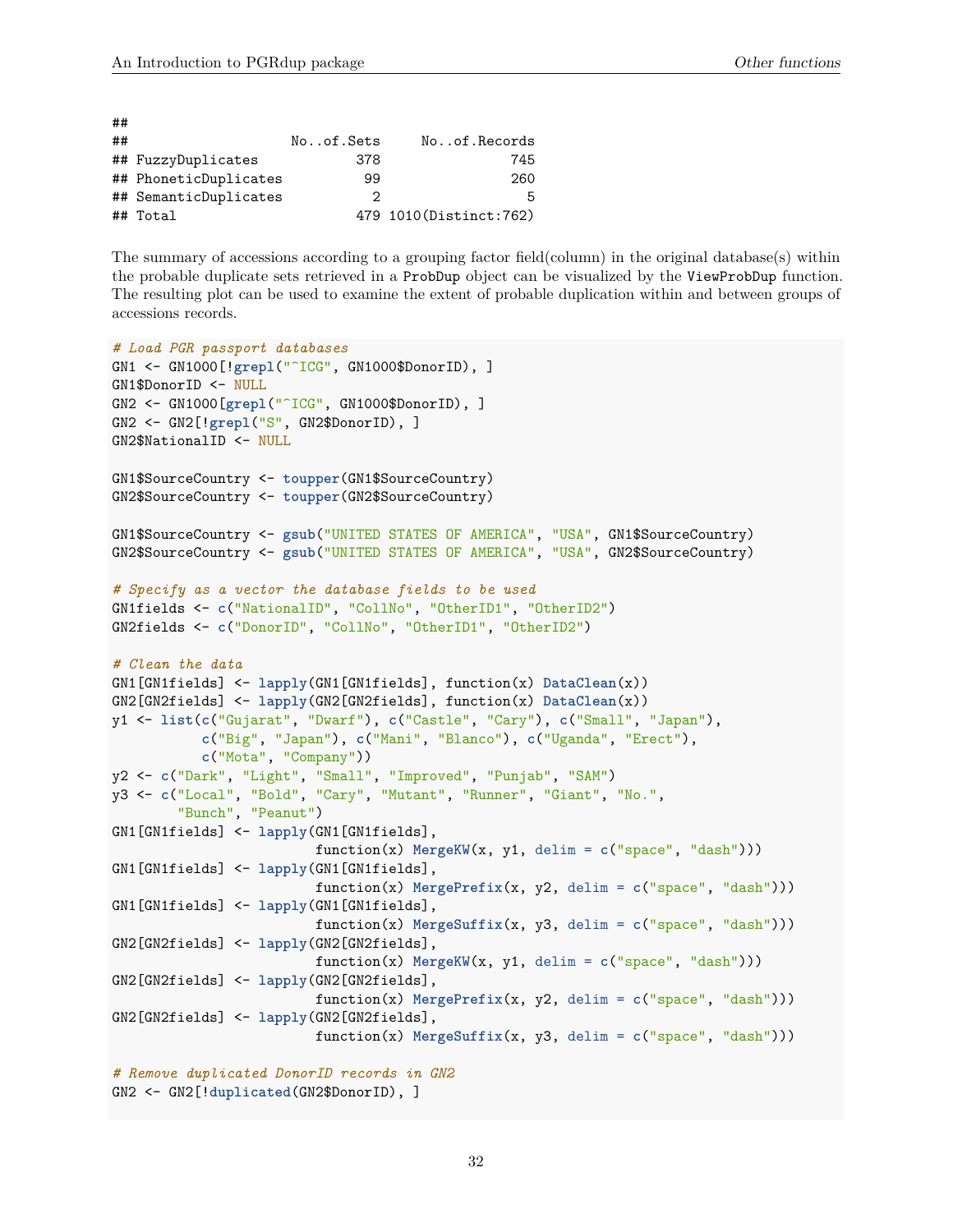```
# Generate KWIC index
GN1KWIC <- KWIC(GN1, GN1fields)
GN2KWIC <- KWIC(GN2, GN2fields)
# Specify the exceptions as a vector
exep <- c("A", "B", "BIG", "BOLD", "BUNCH", "C", "COMPANY", "CULTURE",
         "DARK", "E", "EARLY", "EC", "ERECT", "EXOTIC", "FLESH", "GROUNDNUT",
         "GUTHUKAI", "IMPROVED", "K", "KUTHUKADAL", "KUTHUKAI", "LARGE",
         "LIGHT", "LOCAL", "OF", "OVERO", "P", "PEANUT", "PURPLE", "R",
         "RED", "RUNNER", "S1", "SAM", "SMALL", "SPANISH", "TAN", "TYPE",
         "U", "VALENCIA", "VIRGINIA", "WHITE")
# Specify the synsets as a list
syn <- list(c("CHANDRA", "AH114"), c("TG1", "VIKRAM"))
GNdupc <- ProbDup(kwic1 = GN1KWIC, kwic2 = GN2KWIC, method = "c",
                excep = exep, fuzzy = TRUE, phonetic = TRUE,encoding = "primary", semantic = TRUE, syn = syn)
## Fuzzy matching
##
 \blacksquare|====================== | 33%
Block 1 / 3 |
 \perp|=========================================== | 67%
Block 2 / 3 |
 \blacksquare|=================================================================| 100%
Block 3 / 3 |
## Phonetic matching
##
 \blacksquare|====================== | 33%
Block 1 / 3 |
 \Box|=========================================== | 67%
Block 2 / 3 |
 \blacksquare|=================================================================| 100%
Block 3 / 3 |
## Semantic matching
##
  \blacksquare|====================== | 33%
Block 1 / 3 |
 \blacksquare
```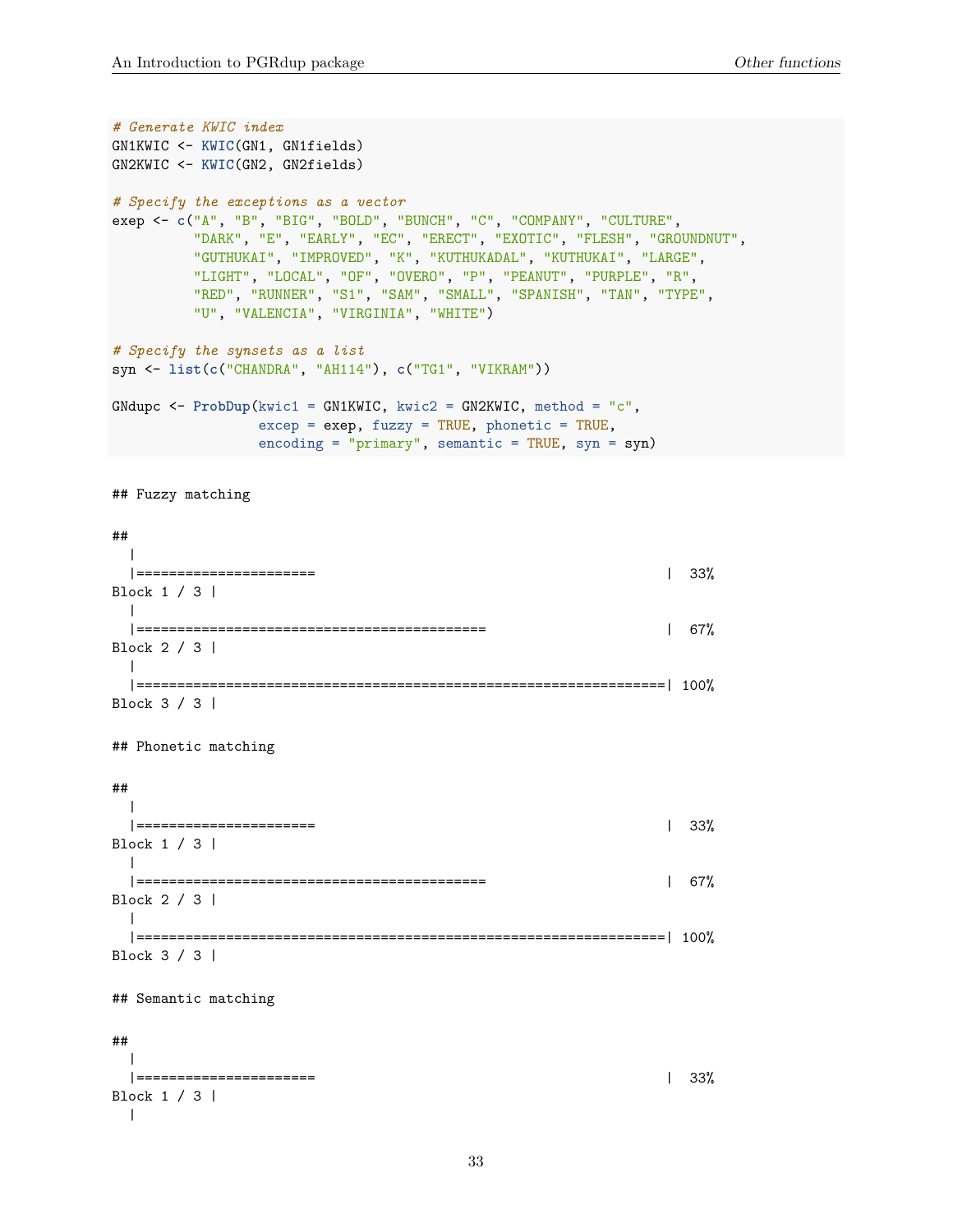```
|=========================================== | 67%
Block 2 / 3 |
 |
  |=================================================================| 100%
Block 3 / 3 |
```

```
# Get the summary data.frames and Grob
GNdupcView <- ViewProbDup(GNdupc, GN1, GN2, "SourceCountry", "SourceCountry",
                         max.count = 30, select = c("INDIA", "USA"), order = "type",
                         main = "Groundnut Probable Duplicates")
```

```
# View the summary data.frames
GNdupcView[[1]]
GNdupcView[[2]]
```
*# Plot the summary visualization* **library**(gridExtra) **grid.arrange**(GNdupcView[[3]])



**Fig. 5.** Summary visualization of groundnut probable duplicate sets retrieved according to SourceCountry field.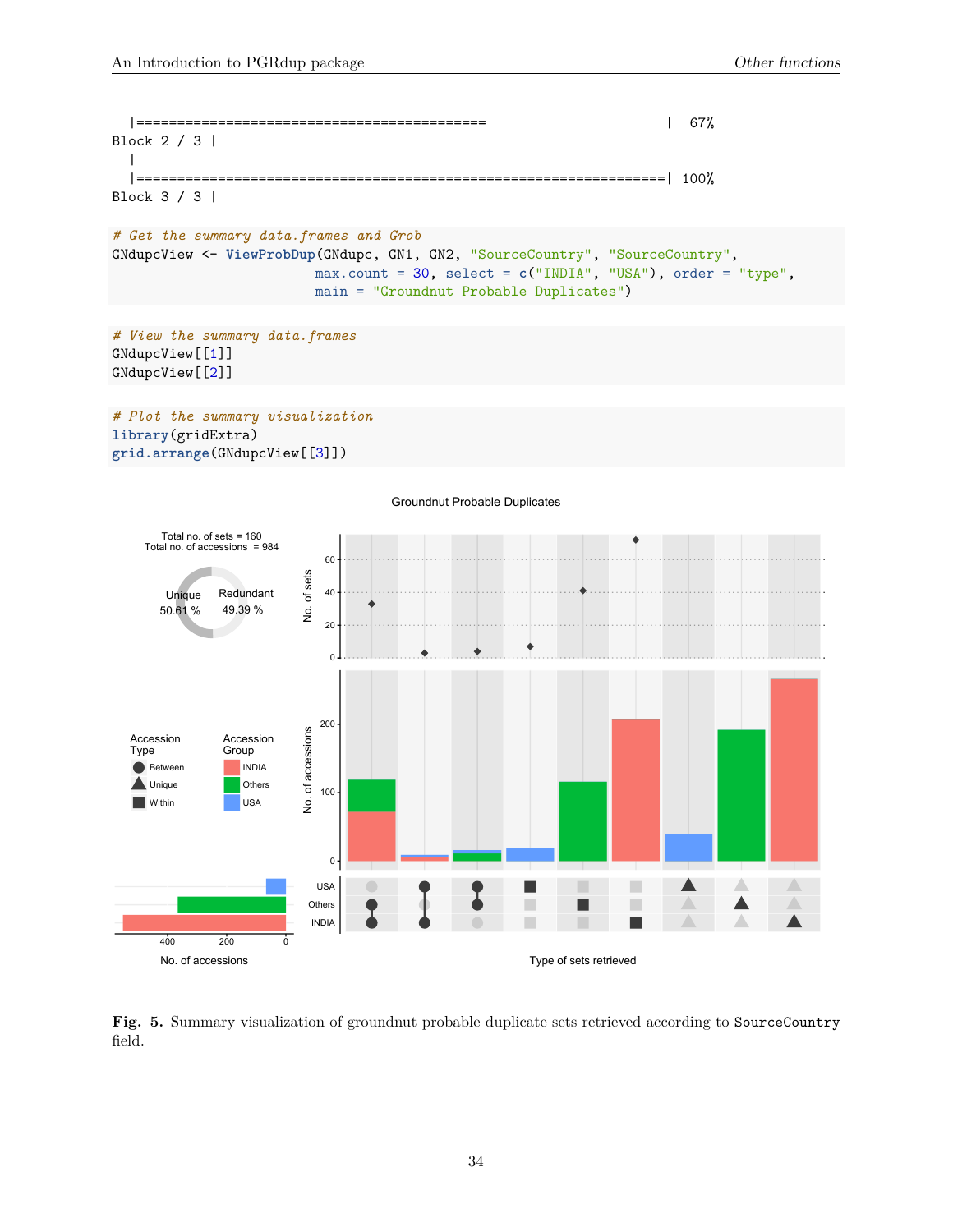The function KWCounts can be used to compute the keyword counts from PGR passport database fields(columns) which are considered for identification of probable duplicates. These keyword counts can give a rough indication of the completeness of the data in such fields (Fig. 3).

```
# Compute the keyword counts for the whole data
GNKWCouts <- KWCounts(GN, GNfields, exep)
# Compute the keyword counts for 'duplicated' records
GND <- ParseProbDup(disGNdup2, Inf, F)$PRIM_ID
GNDKWCouts <- KWCounts(GN[GN$NationalID %in% GND, ], GNfields, exep)
# Compute the keyword counts for 'unique' records
GNUKWCouts <- KWCounts(GN[!GN$NationalID %in% GND, ], GNfields, exep)
# Plot the counts as barplot
par(mfrow = c(3,1))bp1 <- barplot(table(GNKWCouts$COUNT),
              xlab = "Word count", ylab = "Frequency",
              main = "A", col = "#1B9E77")text(bp1, 0, table(GNKWCouts$COUNT),cex = 1, pos = 3)
legend("topright", paste("No. of records =",
                  nrow(GN)), bty = "n")
bp2 <- barplot(table(GNDKWCouts$COUNT),
              xlab = "Word count", ylab = "Frequency",
              main = "B", col = "#D95F02")text(bp2, 0, table(GNDKWCouts$COUNT),cex = 1, pos = 3)
legend("topright", paste("No. of records =",
                  nrow(GN[GN$NationalID %in% GND, ])), bty = "n")
bp3 <- barplot(table(GNUKWCouts$COUNT),
              xlab = "Word count", ylab = "Frequency",
              main = "C", col = "#7570B3")text(bp3, 0, table(GNUKWCouts$COUNT),cex = 1, pos = 3)
legend("topright", paste("No. of records =",
                  nrow(GN[!GN$NationalID %in% GND, ])), bty = "n")
```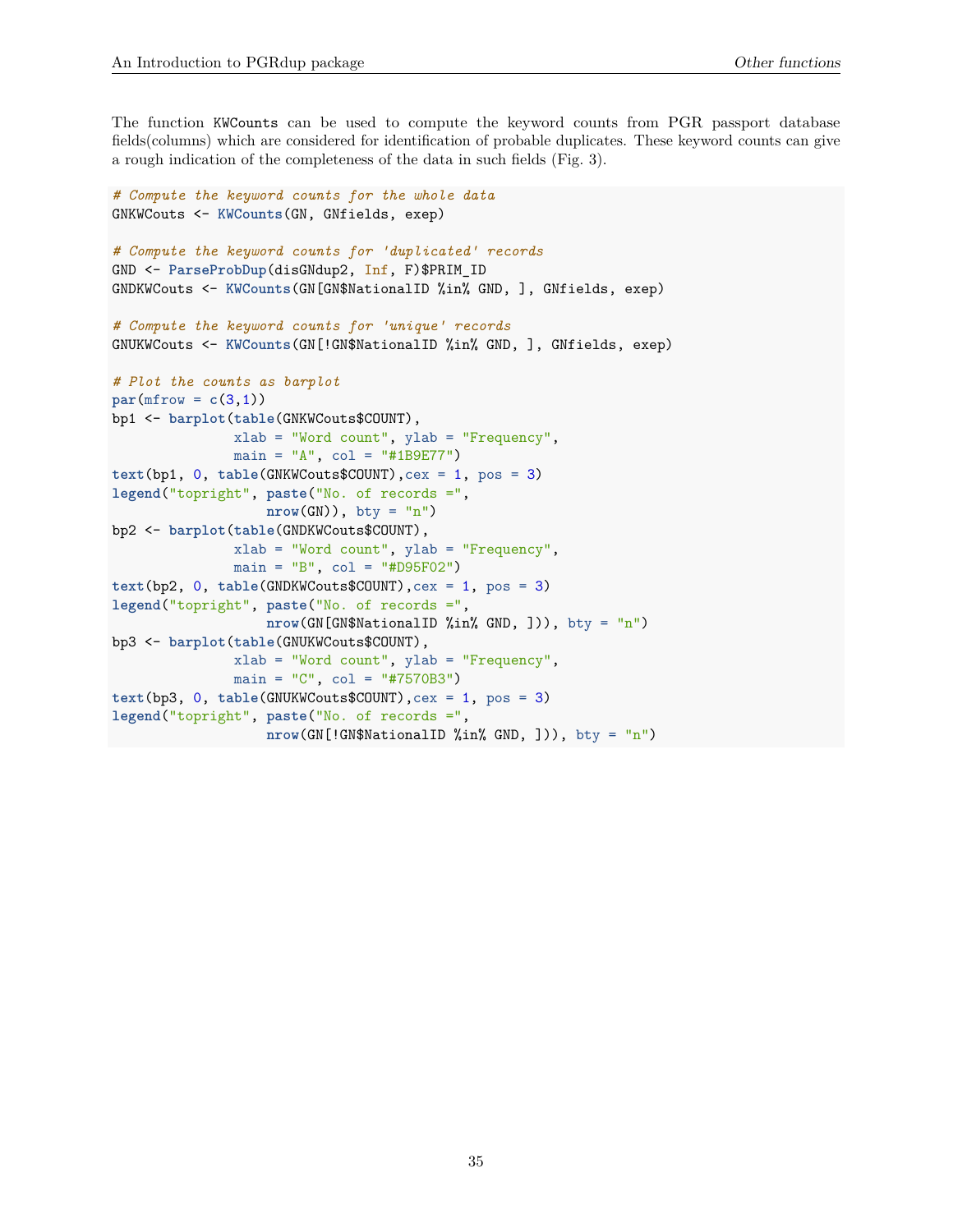

**Fig. 6.** The keyword counts in the database fields considered for identification of probable duplicates for **A.** the entire GN1000 dataset, **B.** the probable duplicate records alone and **C.** the unique records alone.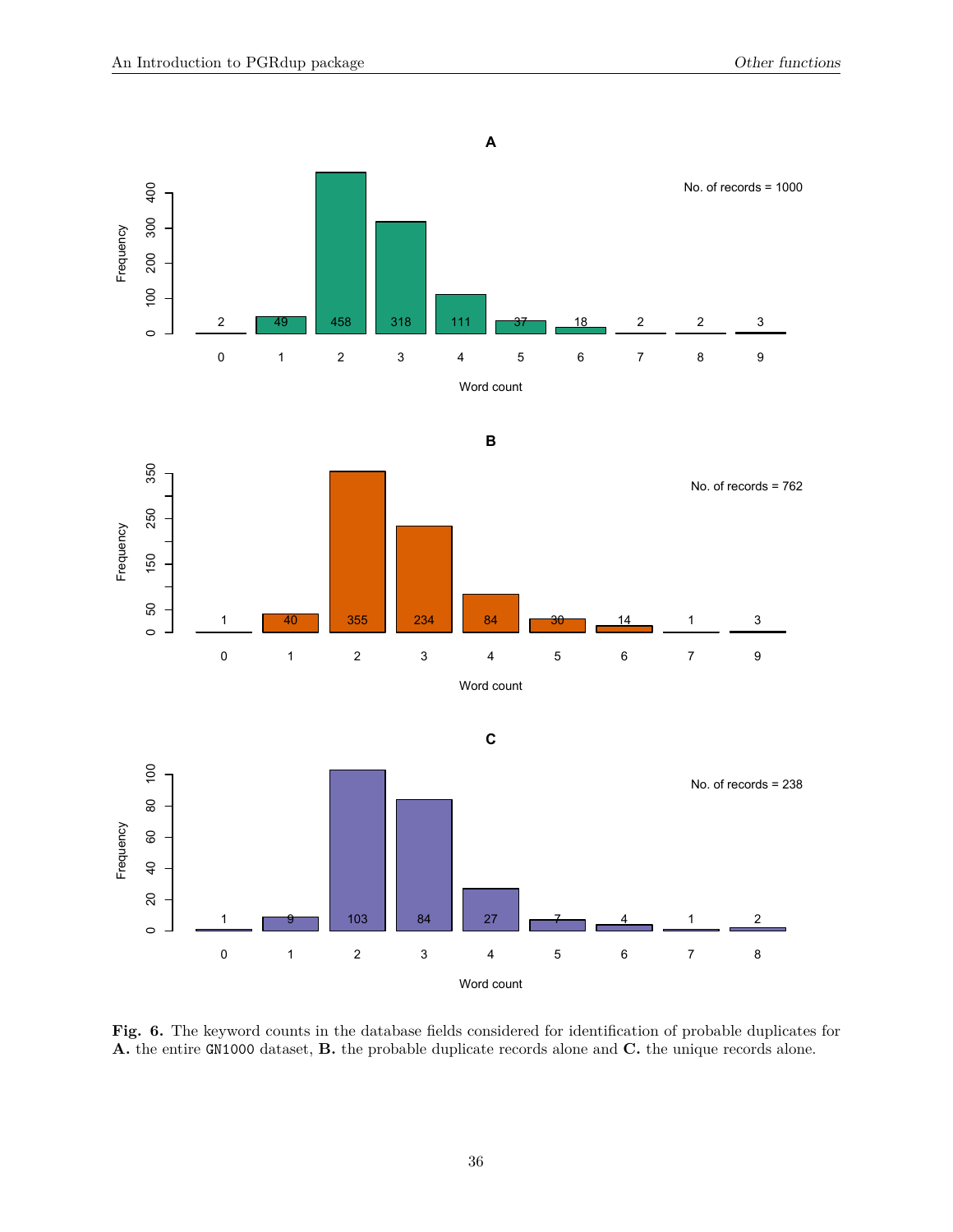#### <span id="page-36-0"></span>**Citing PGRdup**

**citation**("PGRdup")

```
## To cite the R package 'PGRdup' in publications use:
## Aravind, J., J. Radhamani, Kalyani Srinivasan, B. Ananda Subhash,
## and R. K. Tyagi (2015). PGRdup: Discover Probable Duplicates in
## Plant Genetic Resources Collections. R package version 0.2.1.
##
## A BibTeX entry for LaTeX users is
##
## @Manual{,
## title = {PGRdup: Discover Probable Duplicates in Plant Genetic Resources
## Collections},
## author = {{J. Aravind} and {J. Radhamani} and {Kalyani Srinivasan} and
## {B. Ananda Subhash} and {R. K. Tyagi}},
## note = {R package version 0.2.1}
## }
```
#### <span id="page-36-1"></span>**Session info**

**sessionInfo**()

```
## R version 3.1.3 (2015-03-09)
## Platform: i386-w64-mingw32/i386 (32-bit)
## Running under: Windows 7 (build 7601) Service Pack 1
##
## locale:
## [1] LC COLLATE=C LC CTYPE=English India.1252
## [3] LC_MONETARY=English_India.1252 LC_NUMERIC=C
## [5] LC_TIME=English_India.1252
##
## attached base packages:
## [1] stats graphics grDevices utils datasets methods base
##
## other attached packages:
## [1] gridExtra_2.2.1 microbenchmark_1.4-2.1 wordcloud_2.5
## [4] RColorBrewer_1.1-2 PGRdup_0.2.2 diagram_1.6.3
## [7] shape_1.4.2
##
## loaded via a namespace (and not attached):
## [1] Rcpp_0.11.5 chron_2.3-45 colorspace_1.2-6 data.table_1.9.6
## [5] digest_0.6.9 evaluate_0.8 formatR_1.0 ggplot2_2.0.0
## [9] grid_3.1.3 gtable_0.1.2 htmltools_0.2.6 igraph_1.0.1
## [13] knitr_1.12.3 labeling_0.3 magrittr_1.5 munsell_0.4.2
## [17] parallel_3.1.3 plyr_1.8.3 rmarkdown_0.7 scales_0.3.0
## [21] slam_0.1-32 stringdist_0.9.4 stringi_1.0-1 stringr_1.0.0
## [25] tools_3.1.3 yaml_2.1.13
```